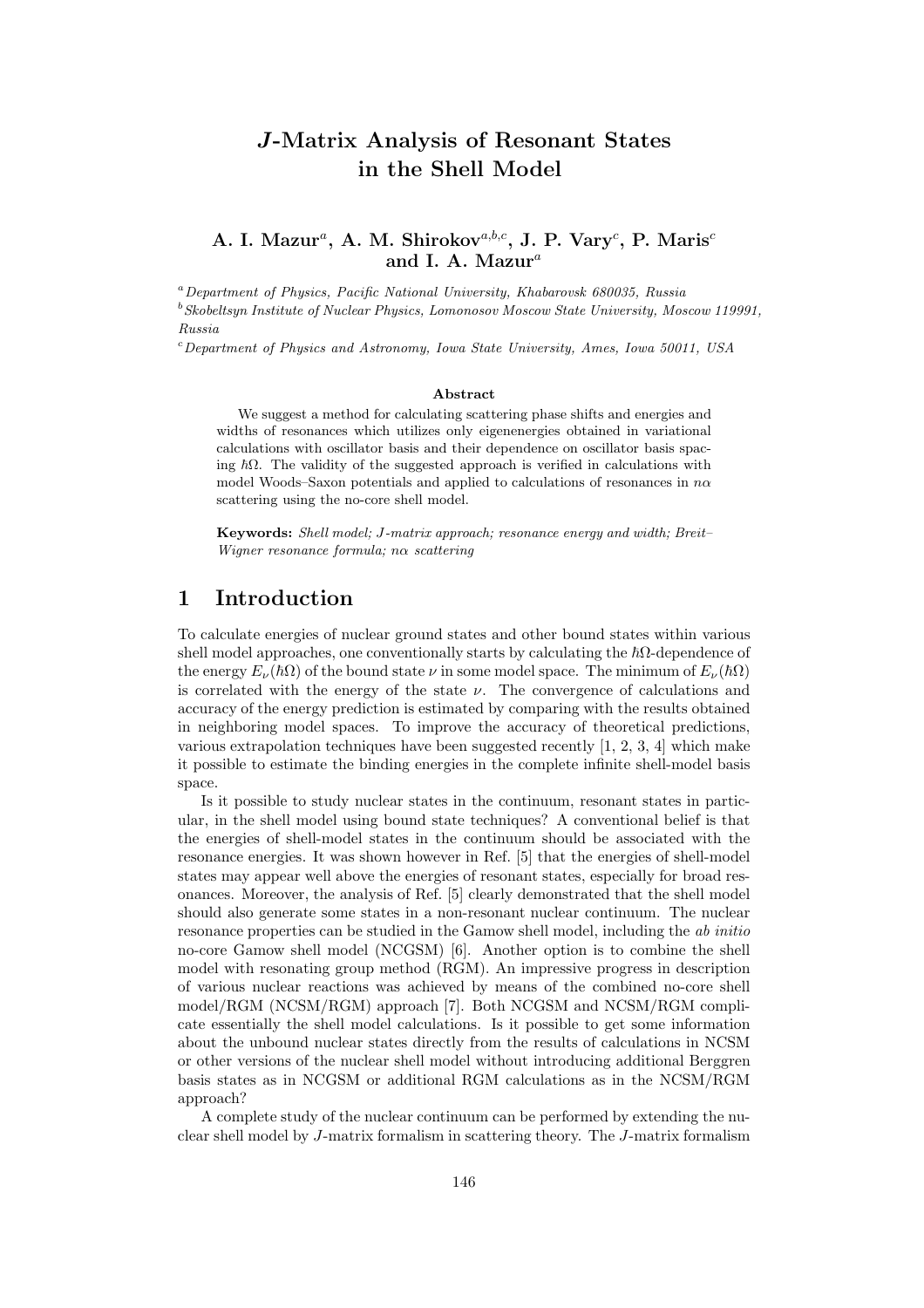has been suggested in atomic physics [8, 9]. Later it was independently rediscovered in nuclear physics [10, 11] and was successfully used in shell-model applications [12]. However a direct implementation of the J-matrix formalism in modern large-scale shell-model calculations is very complicated: the J-matrix requires calculation of a huge number of eigenstates while modern shell-model codes usually utilize Lanczos algorithm which provides only few lowest Hamiltonian eigenstates. Furthermore, the J-matrix needs also the highest component of wave function of each eigenstate which is usually obtained with a low precision.

On the other hand, the J-matrix formalism can be used for a simple calculation of the scattering phase shift at a single energy  $E_{\nu}(\hbar\Omega)$  which is an eigenstate of the shellmodel Hamiltonian. In this case, the phase shift calculation requires only the value of the energy  $E_{\nu}(\hbar\Omega)$  and the basis parameters (the  $\hbar\Omega$  value and the basis size). Varying the shell-model parameter  $\hbar\Omega$ , we generate a variation of  $E_\nu(\hbar\Omega)$  and hence we can calculate the phase shifts in some energy range. Calculations of scattering phase shifts at the eigenenergies of the Hamiltonian in the oscillator basis and obtaining the phase shift energy dependence by variation of basis parameters, was recently performed in Ref. [4] using another (not the J-matrix) technique. A detailed study of scattering phase shifts at eigenenergies of the Hamiltonian in arbitrary finite  $\mathcal{L}^2$ basis was performed in Ref. [13]. This study was based on the theory of spectral shift functions introduced by I. M. Lifshitz more than 60 years ago [14] and later forgotten by physicists though used up to now by mathematicians (see Ref. [13] and references therein).

In this contribution, we study the behavior of scattering phase shifts at the eigenenergies  $E_{\nu}(\hbar\Omega)$  of the Hamiltonian in the oscillator basis. Our aim is to formulate criteria for selecting eigenstates associated with resonances and to develop an approach to evaluating energies and widths of these resonances. We are using the J-matrix formalism which provides exact phase shifts in the systems with potential energy described by a finite matrix in oscillator basis, i. e., just in the case of the nuclear shell model.

A brief sketch of the J-matrix theory and examples of phase shift calculations with model interactions are presented in the next Section. Application of the approach to calculations of phase shifts at the eigenenergies  $E_{\nu}(\hbar\Omega)$  of the Hamiltonian in the oscillator basis, comparison with the spectral shift function theory of I. M. Lifshitz and criteria for selecting eigenstates associated with resonances are discussed in Section 3. In Section 4, we discuss the relation between the parameters of the Breit–Wigner resonance formula and the  $\hbar\Omega$  dependence of the eigenenergy  $E_{\nu}(\hbar\Omega)$  and give examples of calculating Breit–Wigner parameters with model interactions. An analysis of resonance energies and widths in neutron- $\alpha$  scattering based on NCSM calculations of <sup>5</sup>He nucleus is presented in Section 5.

## 2 J-matrix formalism

We discuss here the simplest version of the  $J$ -matrix formalism  $-$  a single-channel elastic scattering of an uncharged particle. We use notations of Refs. [15, 16] where one can find more details of the J-matrix theory, the multi-channel version of this approach, a technique of accounting for the long-range Coulomb interaction, etc.

The radial wave function  $u_l(k, r)$  describing the relative motion in the partial wave with orbital momentum  $l$  is expanded in the J-matrix formalism in infinite series of radial oscillator functions  $R_{nl}(r)$ ,

$$
u_l(k,r) = \sum_{n=0}^{\infty} a_{nl}(k) R_{nl}(r),
$$
\n(1)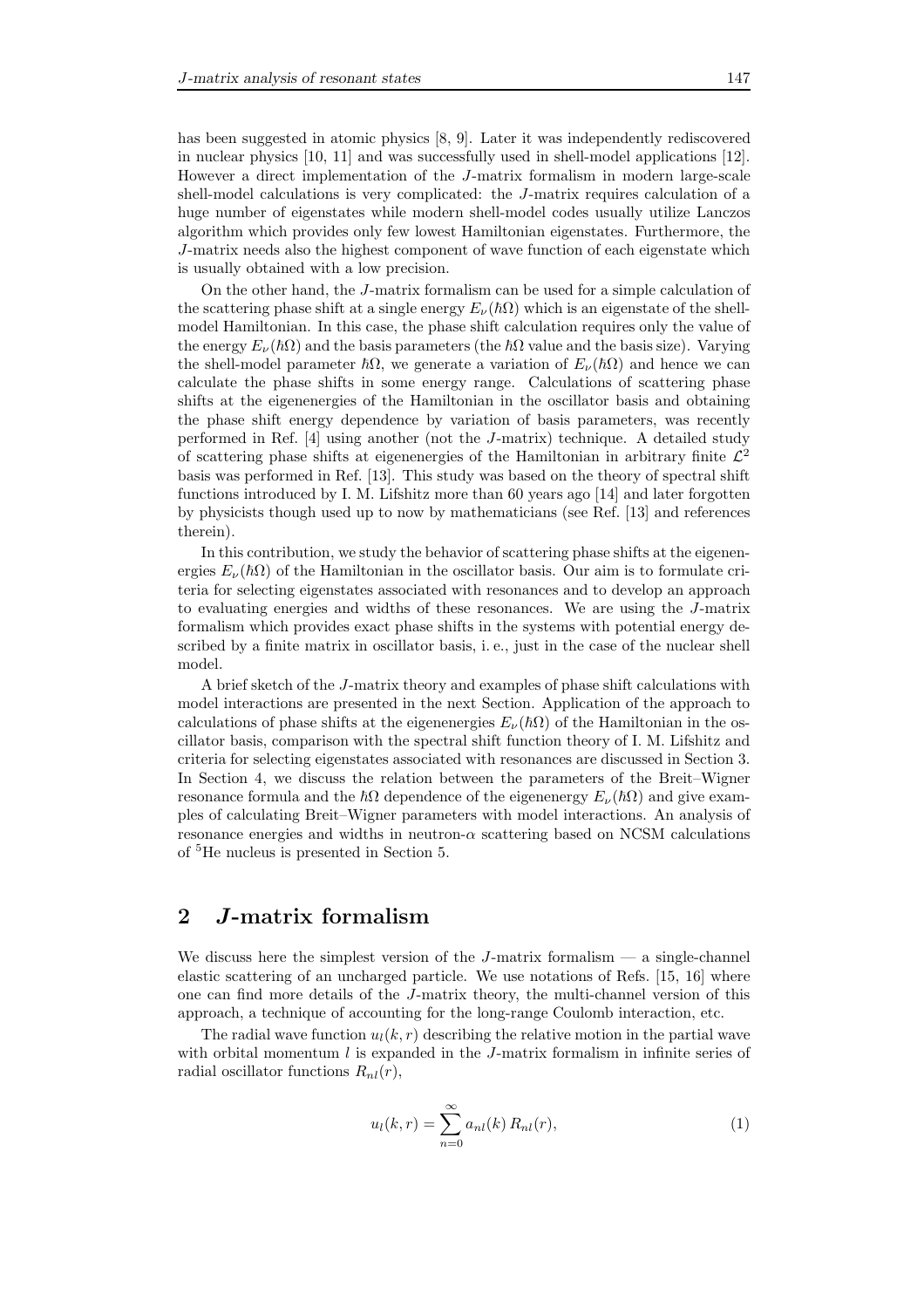where

$$
R_{nl}(r) = (-1)^n \sqrt{\frac{2n!}{r_0 \Gamma(n+l+3/2)}} \left(\frac{r}{r_0}\right)^{l+1} \exp\left(-\frac{r^2}{2r_0^2}\right) L_n^{l+\frac{1}{2}}\left(\frac{r^2}{r_0^2}\right).
$$
 (2)

Here k is the relative motion momentum,  $L_n^{\alpha}(z)$  are Laguerre polynomials and n is the harmonic oscillator radial quantum number. Using expansion (1) we transform the radial Schrödinger equation

$$
H^l u_l(k,r) = E u_l(k,r)
$$
\n(3)

into an infinite set of linear algebraic equations

$$
\sum_{n'=0}^{\infty} (H_{nn'}^l - \delta_{nn'} E) a_{n'l}(k) = 0,
$$
\n(4)

where  $H_{nn'}^l = T_{nn'}^l + V_{nn'}^l$  are matrix elements of the Hamiltonian  $H^l$  in the oscillator basis, and  $T_{nn'}^l$  and  $V_{nn'}^l$  are kinetic and potential energy matrix elements respectively.

The kinetic energy matrix elements  $T_{nn'}^l$  are known to form a tridiagonal matrix, i. e., the only non-zero matrix elements are

$$
T_{nn}^{l} = \frac{1}{2}\hbar\Omega(2n + l + 3/2),
$$
  
\n
$$
T_{n,n+1}^{l} = T_{n+1,n}^{l} = -\frac{1}{2}\hbar\Omega\sqrt{(n+1)(n + l + 3/2)}.
$$
\n(5)

These matrix elements are seen to increase linearly with  $n$  for large  $n$ . On the other hand, the potential energy matrix elements  $V_{nn'}^l$  decrease as  $n, n' \to \infty$ . Hence the kinetic energy dominates in the Hamiltonian matrix at large enough n and/or  $n'$ . Therefore a reasonable approximation is to truncate the potential energy matrix at large *n* and/or *n'*, i.e., to approximate the interaction  $\overline{V}$  by a nonlocal separable potential  $\tilde{V}$  with matrix elements

$$
\tilde{V}_{nn'}^l = \begin{cases}\nV_{nn'}^l & \text{if } n \le N \text{ and } n' \le N; \\
0 & \text{if } n > N \text{ or } n' > N.\n\end{cases}
$$
\n(6)

The approximation  $(6)$  is the only approximation in the J-matrix approach; for separable interactions of the type (6), the J-matrix formalism suggests exact solutions. Note, the kinetic energy matrix is not truncated in the J-matrix theory contrary to conventional variational approaches like the shell model.

The complete infinite harmonic oscillator basis space can be divided into two subspaces according to truncation (6): an internal subspace spanned by oscillator functions with  $n \leq N$  where the interaction V is accounted for and an asymptotic subspace spanned by oscillator functions with  $n > N$  associated with the free motion.

Algebraic equations (4) in the asymptotic subspace take the form of a second order finite-difference equation:

$$
T_{nn-1}^l a_{n-1l}^{ass}(E) + (T_{nn}^l - E) a_{nl}^{ass}(E) + T_{nn+1}^l a_{n+1l}^{ass}(E) = 0.
$$
 (7)

Any solution  $a_{nl}^{ass}(E)$  of Eq. (7) can be expressed as a superposition of regular  $S_{nl}(E)$ and irregular  $C_{nl}(E)$  solutions,

$$
a_{nl}^{ass}(E) = \cos \delta_l S_{nl}(E) + \sin \delta_l C_{nl}(E), \quad n \ge N,
$$
\n(8)

where  $\delta_l$  is the scattering phase shift. The solutions  $S_{nl}(E)$  and  $C_{nl}(E)$  have simple analytical expressions [9, 11, 15]:

$$
S_{nl}(E) = \sqrt{\frac{\pi n!}{\Gamma(n+l+3/2)}} q^{l+1} \exp\left(-\frac{q^2}{2}\right) L_n^{l+1/2}(q^2),\tag{9}
$$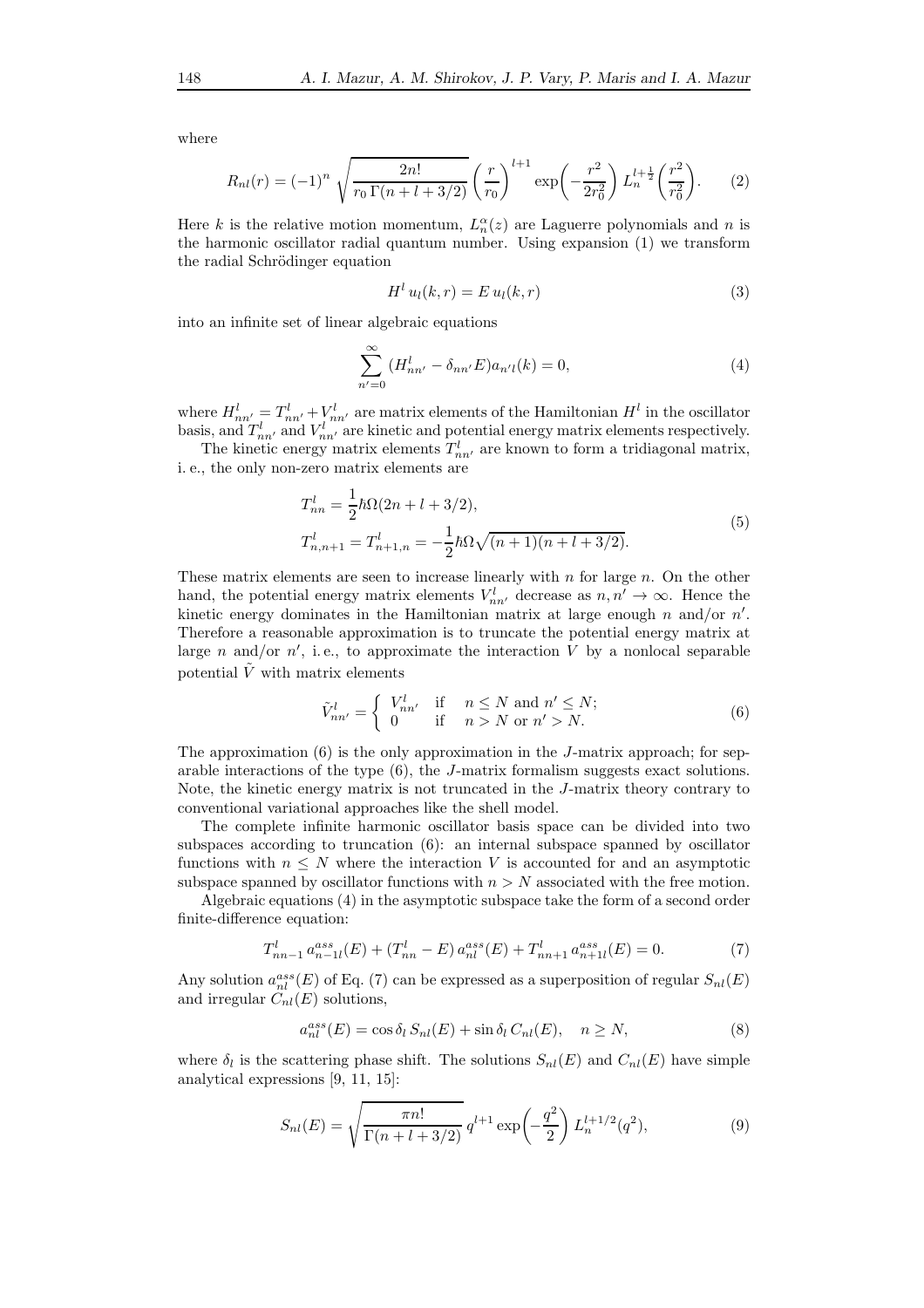$$
C_{nl}(E) = (-1)^l \sqrt{\frac{\pi n!}{\Gamma(n+l+3/2)}} \frac{q^{-l}}{\Gamma(-l+1/2)} \times \exp\left(-\frac{q^2}{2}\right) \Phi(-n-l-1/2, -l+1/2; q^2), \quad (10)
$$

where  $\Phi(a, b; z)$  is a confluent hypergeometric function and q is a dimensionless momentum,

$$
q = \sqrt{\frac{2E}{\hbar\Omega}}.\tag{11}
$$

The solutions  $a_{nl}(E)$  of the algebraic set (4) in the internal subspace  $n \leq N$  are related to the solutions  $a_{nl}^{ass}(E)$  in the asymptotic subspace  $n \geq N$ :

$$
a_{nl}(E) = \mathcal{G}_{nN} T^l_{N,N+1} a_{N+1,l}^{ass}(E). \tag{12}
$$

Here matrix elements

$$
\mathcal{G}_{nn'} = -\sum_{\nu=0}^{N} \frac{\langle n|\nu\rangle\langle\nu|n'\rangle}{E_{\nu} - E}
$$
\n(13)

are related to the Green's function of the Hamiltonian  $H^N$  which is the Hamiltonian  $H<sup>l</sup>$  truncated to the internal subspace, and are expressed through eigenenergies  $E_{\nu}$  and eigenvectors  $\langle n|\nu\rangle$  of the Hamiltonian  $H^{N}$ :

$$
\sum_{n'=0}^{N} H_{nn'}^{l} \langle n' | \nu \rangle = E_{\nu} \langle n | \nu \rangle, \quad n \le N.
$$
 (14)

A relation for calculation of the scattering phase shifts  $\delta_l$  can be obtained through the matching condition

$$
a_{Nl}(E) = a_{Nl}^{ass}(E). \tag{15}
$$

Using Eqs.  $(8)$ ,  $(12)$  and  $(15)$  it is easy to obtain  $[9, 11, 15]$ 

$$
\tan \delta_l(E) = -\frac{S_{Nl}(E) - \mathcal{G}_{NN} T^l_{N,N+1} S_{N+1,l}(E)}{C_{Nl}(E) - \mathcal{G}_{NN} T^l_{N,N+1} C_{N+1,l}(E)}.
$$
(16)

The scattering phase shifts  $\delta_l(E)$  can be calculated using Eq. (16). An acceptable range of J-matrix parameters (ARJP)  $\hbar\Omega$  and N where the scattering phase shifts  $\delta_l(E)$  can be calculated with a reasonable precision, depends on the potential  $V$ . The convergence of phase shift calculations can be improved, and hence the ARJP can be enlarged, by 'smoothing' the potential truncation in the oscillator basis space, i.e., by replacing the matrix elements  $(6)$  by  $[17]$ 

$$
\mathcal{V}_{nn'} = \sigma_N^n \, \widetilde{V}_{nn'} \, \sigma_N^{n'},\tag{17}
$$

where

$$
\sigma_N^n = \frac{1 - \exp\{-\left[\alpha(n - N - 1)/(N + 1)\right]^2\}}{1 - \exp(-\alpha^2)}.
$$
\n(18)

We employ the smoothing (17)–(18) with the parameter  $\alpha = 5$  in our calculations with model interactions presented below.

We illustrate the *J*-matrix calculations of the phase shifts in the vicinity of resonances in Fig. 1. We use a model Woods–Saxon potential with surface repulsion generating a resonance,

$$
V(r) = V_0 \frac{1}{1+z} + V_s \frac{b}{r} \frac{z}{(1+z)^2},
$$
\n(19)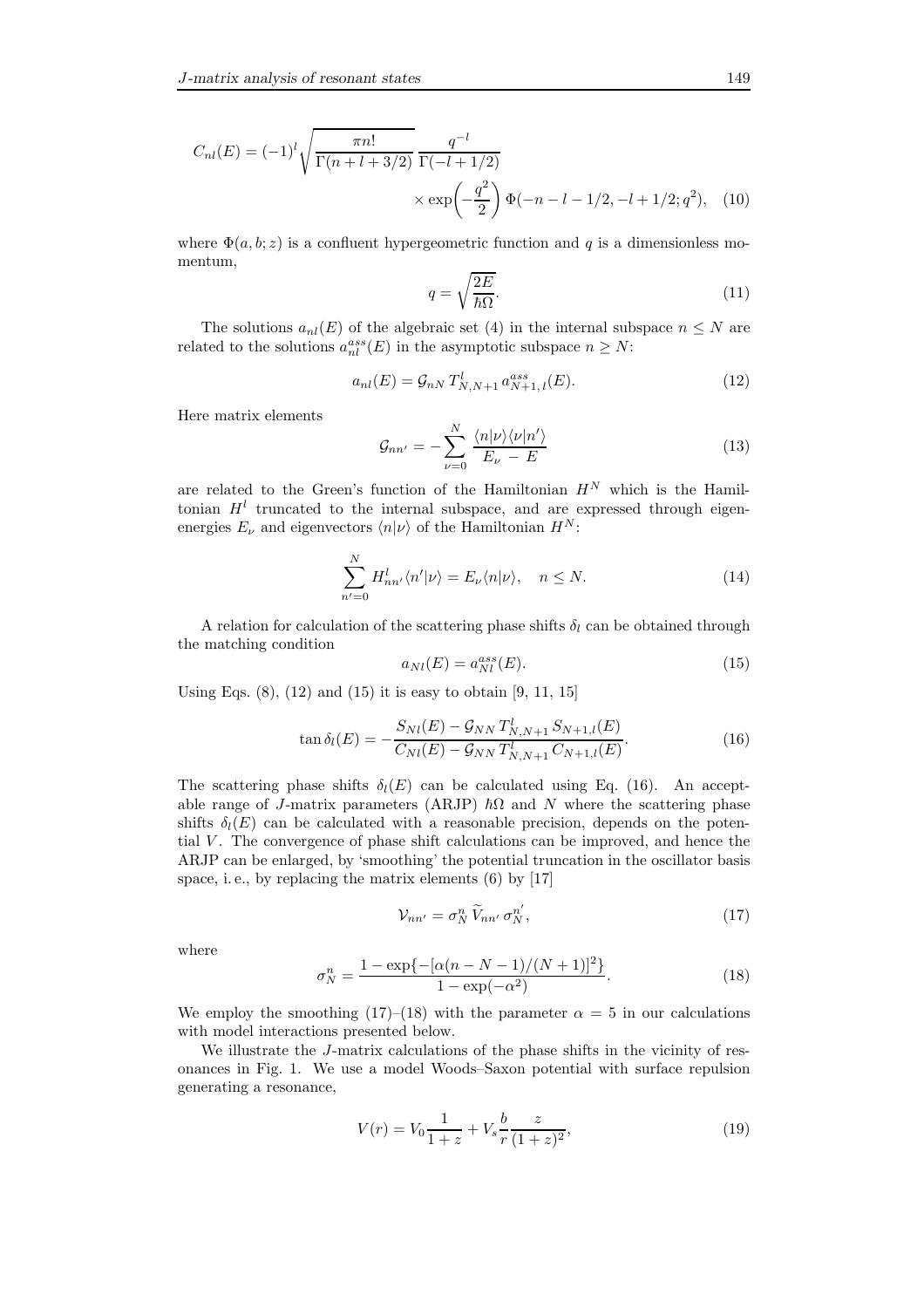

Figure 1: d wave (left) and s wave (right) phase shifts in the vicinity of resonances calculated with model interactions (19) in the J-matrix approach with  $N = 5$  and various  $\hbar\Omega$  values. The exact phase shifts generated by these interactions are depicted by solid lines.

Table 1: Parameters of the model Woods–Saxon potentials (19) in d and s waves and energies  $E_r$  and widths  $\Gamma$  of resonances generated by these potentials.

| Partial |         |         |                   |                   |                   |              |        |
|---------|---------|---------|-------------------|-------------------|-------------------|--------------|--------|
| wave    | (MeV)   | (MeV)   | (f <sub>m</sub> ) | (f <sub>m</sub> ) | (f <sub>m</sub> ) | (MeV)        | (MeV)  |
|         | $-48.0$ | $-20.0$ | 3.08              | 0.53              |                   | 3.774 0.8319 | 0.0612 |
|         | $-50.0$ | 207.0   | 3.08              |                   | $0.53$ 3.774      | 3.403        | 0.2250 |

where

$$
z = \exp\left(\frac{r - R}{a}\right). \tag{20}
$$

The reduced mass  $m = \frac{4}{5}m_n$  ( $m_n$  is a nucleon mass) was used in calculations that corresponds to the scattering of neutron by  $\alpha$ -particle. The parameters of the interaction  $(19)$  and energies and widths of model resonances generated by it in s and d waves, are presented in Table 1.

The phase shift calculations are well-converged for  $N = 5$  in the interval of  $\hbar\Omega$ values ranging between 25 and 40 MeV where the J-matrix phase shifts are indistinguishable from the exact results depicted by solid curves in Fig. 1. If  $\hbar\Omega$  is taken outside this interval, the J-matrix phase shifts differ from exact as is seen in Fig. 1. The interval of  $\hbar\Omega$  values providing excellent description of the phase shifts expands when the truncation boundary  $N$  increases. For example, the interval of acceptable  $\hbar\Omega$  values starts from approximately 15 MeV in case of  $N = 10$ .

### 3 Phase shift and its derivative at  $E = E_{\nu}$

When the energy of relative motion E is equal to one of eigenenergies  $E_{\nu}$  of the truncated Hamiltonian  $H^N$ , expression (16) for calculation of the phase shifts transforms into

$$
\tan \delta_l(E_\nu) = -\frac{S_{N+1,l}(E_\nu)}{C_{N+1,l}(E_\nu)}.\tag{21}
$$

The eigenenergy  $E_{\nu}$  depends on the size of the internal basis space N and on the value of the oscillator spacing  $\hbar\Omega$ ,  $E_{\nu} = E_{\nu}(N, \hbar\Omega)$ . Therefore one can use Eq. (21) to calculate the phase shifts  $\delta(E)$  in some interval of energies E ranging from  $E_{\nu}(\hbar\Omega_1)$ through  $E_{\nu}(\hbar\Omega_2)$  by varying  $\hbar\Omega$  within ARJP from  $\hbar\Omega_1$  through  $\hbar\Omega_2$ . The values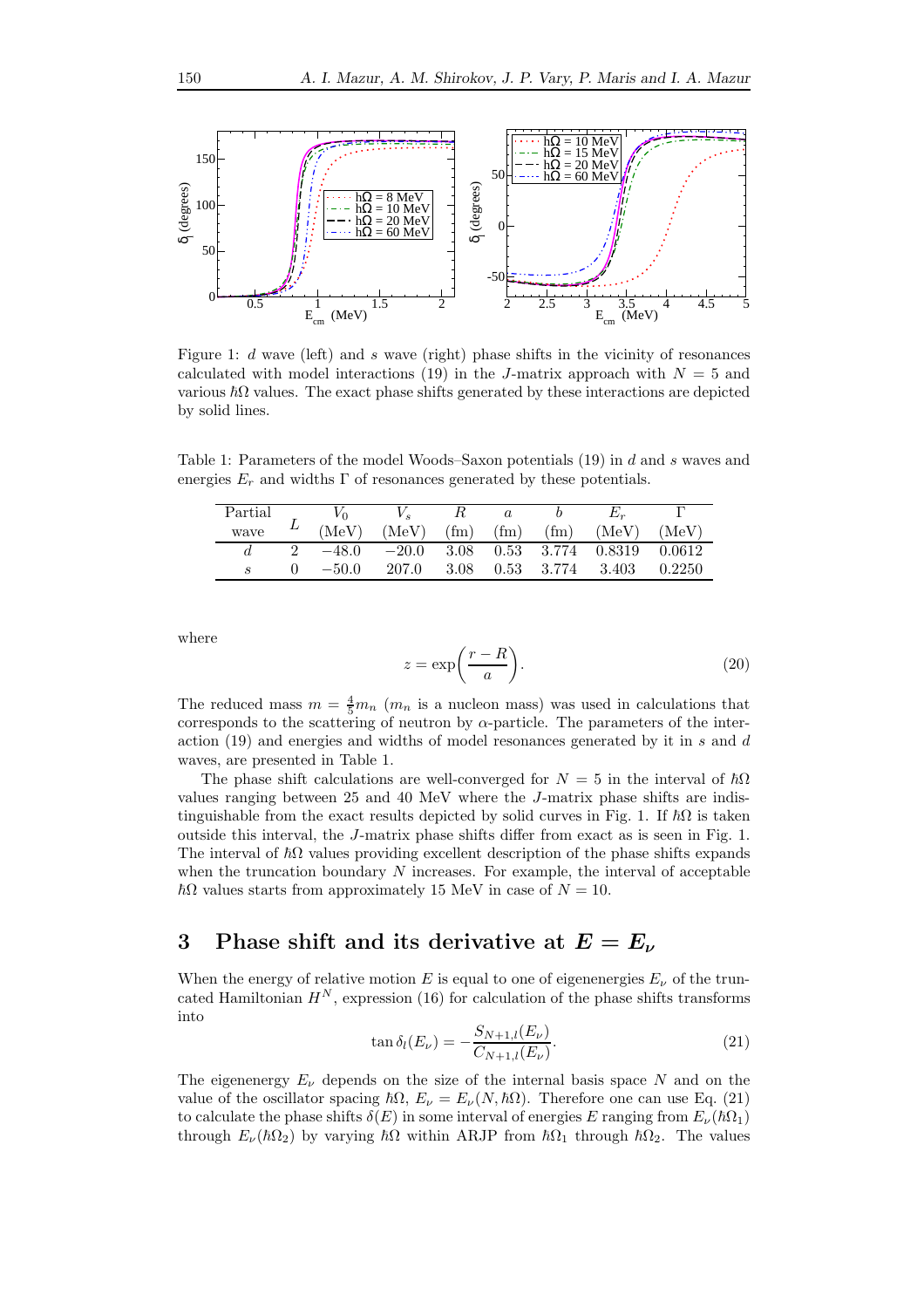

Figure 2: d wave (left) and s wave (right) phase shifts in the vicinity of resonances calculated with model interactions (19) at the eigenenergies of the truncated Hamiltonian  $H^N$  by means of Eq. (21) with  $N = 5$  and 30 and various  $\hbar\Omega$ . The lowest  $\hbar\Omega$ value within ARJP in case of  $N = 5$  truncation is  $\hbar\Omega_1 \approx 25$  MeV, the respective points on the phase shift curves are indicated.

of the lower  $\hbar\Omega_1$  and upper  $\hbar\Omega_2$  ARJP bounds depend, of course, on N and generally speaking are different for different states  $\nu = 0, 1, 2, ...$  If the ARJP is wide enough and the energy interval  $[E_{\nu}(\hbar\Omega_1), E_{\nu}(\hbar\Omega_2)]$  covers completely the vicinity of the resonance, the resonance parameters are easily restored from the phase shift behavior in this energy interval. In this case the resonance parameters can be calculated through the  $\hbar\Omega$ -dependence of eigenenergy  $E_{\nu} = E_{\nu}(\hbar\Omega)$  obtained in a standard variational calculation with oscillator basis. However, in some cases the energy interval  $[E_{\nu}(\hbar\Omega_1), E_{\nu}(\hbar\Omega_2)]$  covers only a fraction, sometimes, a small fraction of the energy range of the resonant behavior of the phase shifts. In those cases, the extraction of the resonance energy and width is more complicated and less accurate. More, sometimes the energy interval  $[E_{\nu} (\hbar \Omega_1), E_{\nu} (\hbar \Omega_2)]$  corresponds to a non-resonant scattering as was clearly demonstrated in Ref. [5].

We demonstrate in Fig. 2 calculations of phase shifts by means of Eq. (21) in the vicinity of resonances generated in  $s$  and  $d$  waves by model interactions (19). In the case of d wave, calculations with  $N = 5$  and 30 are performed with the lowest eigenstate ( $\nu = 0$ ) obtained with  $\hbar\Omega$  ranging from 2.5 to 50 MeV. In the case of s wave, varying  $\hbar\Omega$  in the same interval from 2.5 to 50 MeV in calculations with  $N = 5$ , we obtain the variation of the lowest eigenstate energy  $E_0$  between 0.64 and 3.57 MeV covering the vicinity of the resonance. However in calculations with  $N = 30$ , the lowest eigenstate energy  $E_0$  varies from 0.11 to 3.15 MeV due to variation of  $\hbar\Omega$  in the same interval, i. e.,  $E_0$  lies below the resonance region. The vicinity of the resonance in this case is completely covered by variation of the energy  $E_1$  of the next state with  $\nu = 1$ , and we use  $E_1$  for calculations of the phase shifts in the resonance region. We obtain an excellent description of the phase shifts if the J-matrix parameters are lying within ARJP. However when  $\hbar\Omega$  goes outside ARJP, the obtained phase shifts start deviating from the exact ones. This deviation can be very large when  $\hbar\Omega$  is far enough from ARJP and the phase shifts may become ambiguous in some energy interval due to unphysical 'backbending' energy dependence (see the left panel of Fig. 2) obtained by variation of  $\hbar\Omega$  far outside ARJP.

It is interesting to compare the J-matrix approach to calculations of phase shifts at eigenenergies  $E_{\nu}$  with the approach utilizing the spectral shift functions of I. M. Lifshitz [14]. We note that the phase shifts at eigenenergies  $E_{\nu}$  due to Eq. (21) are equal to

$$
\delta_l(E_\nu) = f_{N+1,l}(E_\nu) + m\pi,\tag{22}
$$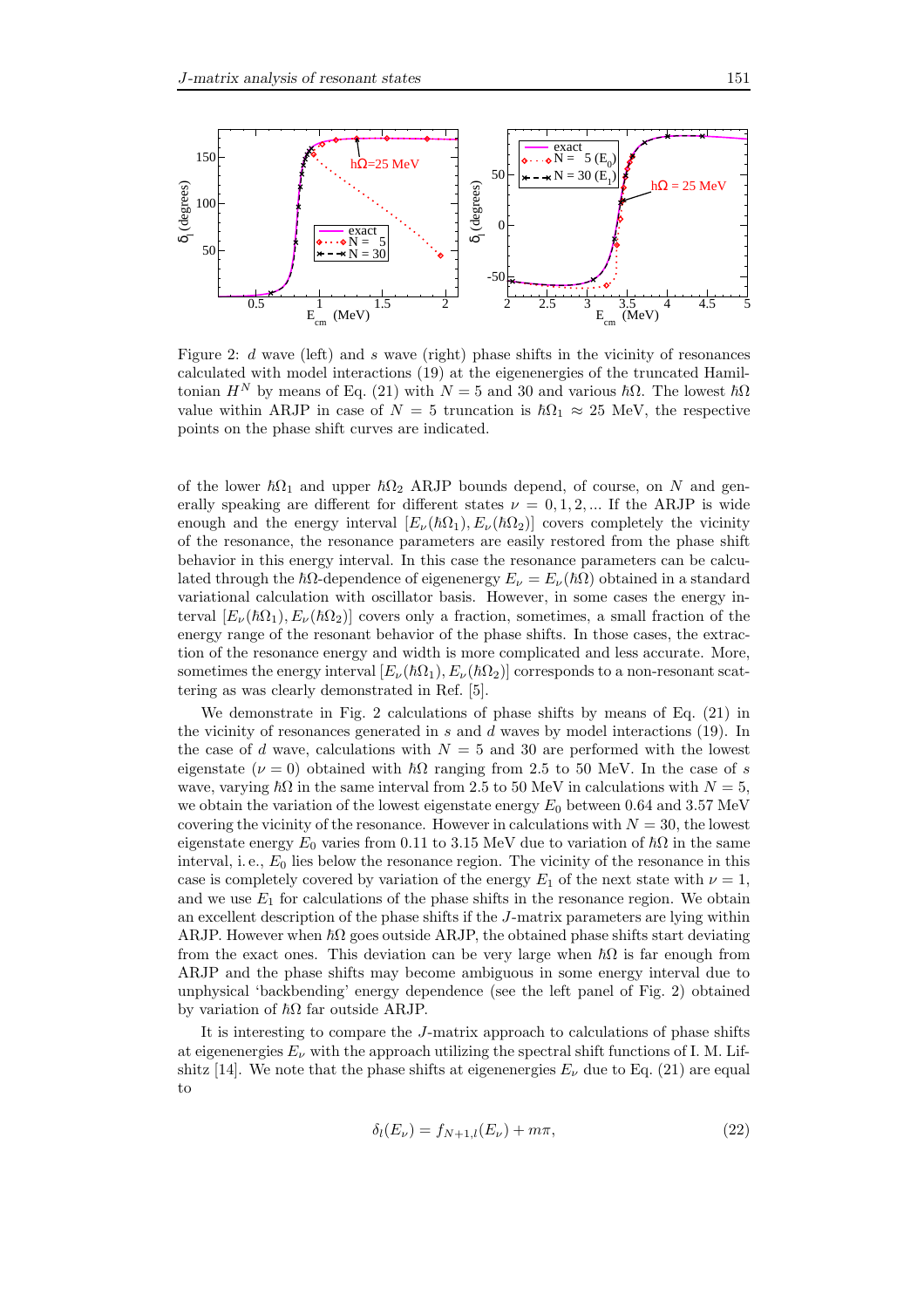

Figure 3: Universal function  $f_{N+1,l}(E)$  in case of  $N=4$  and  $l=2$  and its approximation in the Lifshitz spectral shift function method. The vertical solid lines correspond to eigenenergies  $E_{\nu}^{0}$  of the truncated kinetic energy  $T^{N}$ .

where  $m$  can be zero or takes some positive or negative integer value, and the function

$$
f_{nl}(E) = -\arctan\bigg(\frac{S_{nl}(E)}{C_{nl}(E)}\bigg). \tag{23}
$$

Due to Eqs. (9), (10) and (23), it is clear that  $f_{nl}(E)$  depends on the energy E and  $\hbar\Omega$  only in combination  $E/\hbar\Omega$ .  $f_{nl}(E)$  is a monotonically decreasing function of a dimensionless energy  $\varepsilon = E/\hbar\Omega$  which goes down by  $(n+1)\pi$  as  $\varepsilon$  increases from 0 to infinity. An example of this function corresponding to the case  $n = 5$  and  $l = 2$ is presented in Fig. 3. The values of the function  $f_{N+1,l}(E_{\nu})$  provide the J-matrix phase shift  $\delta_l$  at the eigenenergy  $E_\nu$  for a given  $\hbar\Omega$  value as is shown in Fig. 4 where we present in a larger scale a piece of the function  $f_{N+1,l}(E)$  shifted to the interval of its values  $[0, \pi]$  [the shift of this function by  $m\pi$  is of no importance since we can always redefine  $m$  in Eq. (22).

Within the Lifshitz spectral shift function approach [14, 13], the phase shift is calculated as

$$
\delta_l(E_\nu) = -\pi \frac{E_\nu - E_\nu^0}{E_{\nu+1}^0 - E_\nu^0}.\tag{24}
$$

Here  $E_{\nu}$  are the eigenvalues of the truncated Hamiltonian  $H^{N}$  while  $E_{\nu}^{0}$  are the eigenvalues of the kinetic energy  $T^N$  truncated to the matrix of the same size as  $H^N$ . We recall that the kinetic energy has a tridiagonal matrix  $(5)$  in the oscillator basis, the functions  $S_{nl}(E)$  are regular solutions of the respective finite-difference equation (7), and the eigenenergies  $E_{\nu}^0$  of the truncated kinetic energy  $T^N$  can be obtained by solving this finite-difference equation with the boundary condition

$$
S_{N+1,l}(E^0_\nu) = 0.\t\t(25)
$$

Therefore, due to Eq. (23), the kinetic energy eigenstates correspond to the energies at which  $\tan f_{N+1,l}(E^0_\nu) = 0$  or when the function  $f_{N+1,l}(E^0_\nu) = m\pi$ , i.e., when the plot of the function  $f_{N+1,l}(E)$  crosses the horizontal lines at  $\pi$ ,  $2\pi$ , ... as is shown in Fig. 3. We connect these crossing points by straight lines in Fig. 3. A set of these straight lines is seen to provide a good approximation for the function  $f_{N+1,l}(E)$ .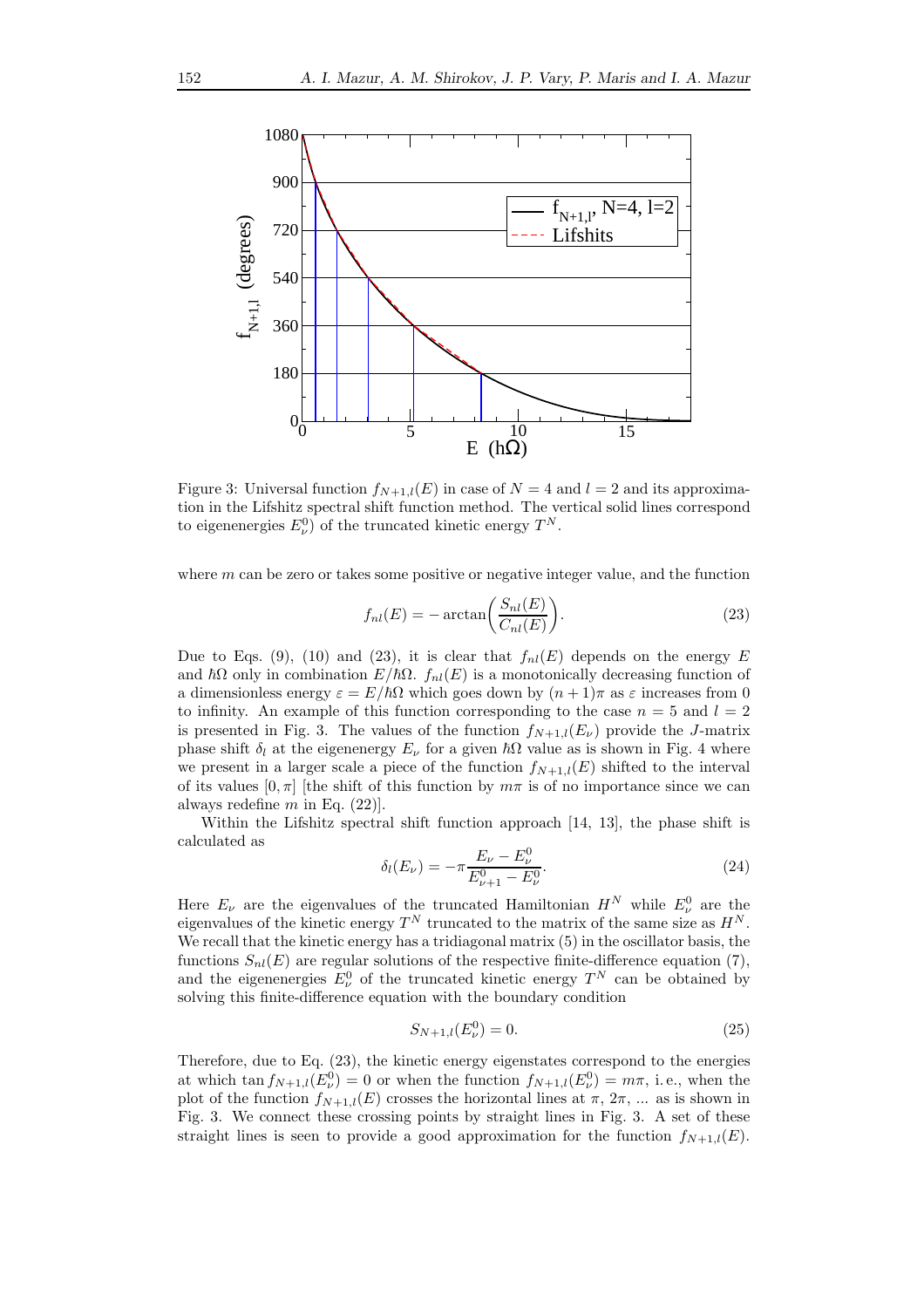

Figure 4: Calculation of phase shifts at eigenenergies  $E_{\nu}$  in the J-matrix approach and using Lifshitz spectral shift function method. Dashed lines depict the function  $f_{N+1,l}(E)$  for various  $\hbar\Omega$  values, solid straight lines depict approximation of this function in the Lifshitz approach.  $E_{\nu}^{10}$  and  $E_{\nu}^{15}$  are eigenenergies obtained with  $\hbar\Omega = 10$  and 15 MeV respectively. Crosses (circles) show the J-matrix (Lifshitz) phase shifts obtained with  $~\hbar\Omega = 10$  and 15 MeV, solid curve shows the J-matrix phase shifts in a continuous energy interval.

According to Eq. (24), the phase shifts at eigenenergies  $E_{\nu}$  in the Lifshitz approach are obtained as the values of this straight-line approximation of the function  $f_{N+1,l}(E)$ at energies  $E_{\nu}$  as shown in Fig. 4.

It is seen that the J-matrix and Lifshitz approach provide close results for the phase shifts if  $N$  is large enough when the strait-line Lifshitz approximation of the function  $f_{N+1,l}(E)$  is accurate. In Fig. 4, the difference of  $\delta_l(E_\nu)$  values obtained by these approaches is the difference between positions of crosses and circles. It is interesting that the model interaction used to prepare this figure provides exactly the same phase shifts  $\delta_l(E_\nu)$  for both methods in calculations with  $\hbar\Omega = 10$  MeV. A comparison of results of calculations by means of these two approaches of phase shifts generated by our model interaction  $(19)$  in the d wave, is shown in Fig. 5.

It is also interesting to compare our J-matrix approach with the method of Ref. [4]



Figure 5: Comparison of d wave phase shifts obtained by J-matrix and Lifshitz methods for the model interaction (19) with  $N = 10$  and 20.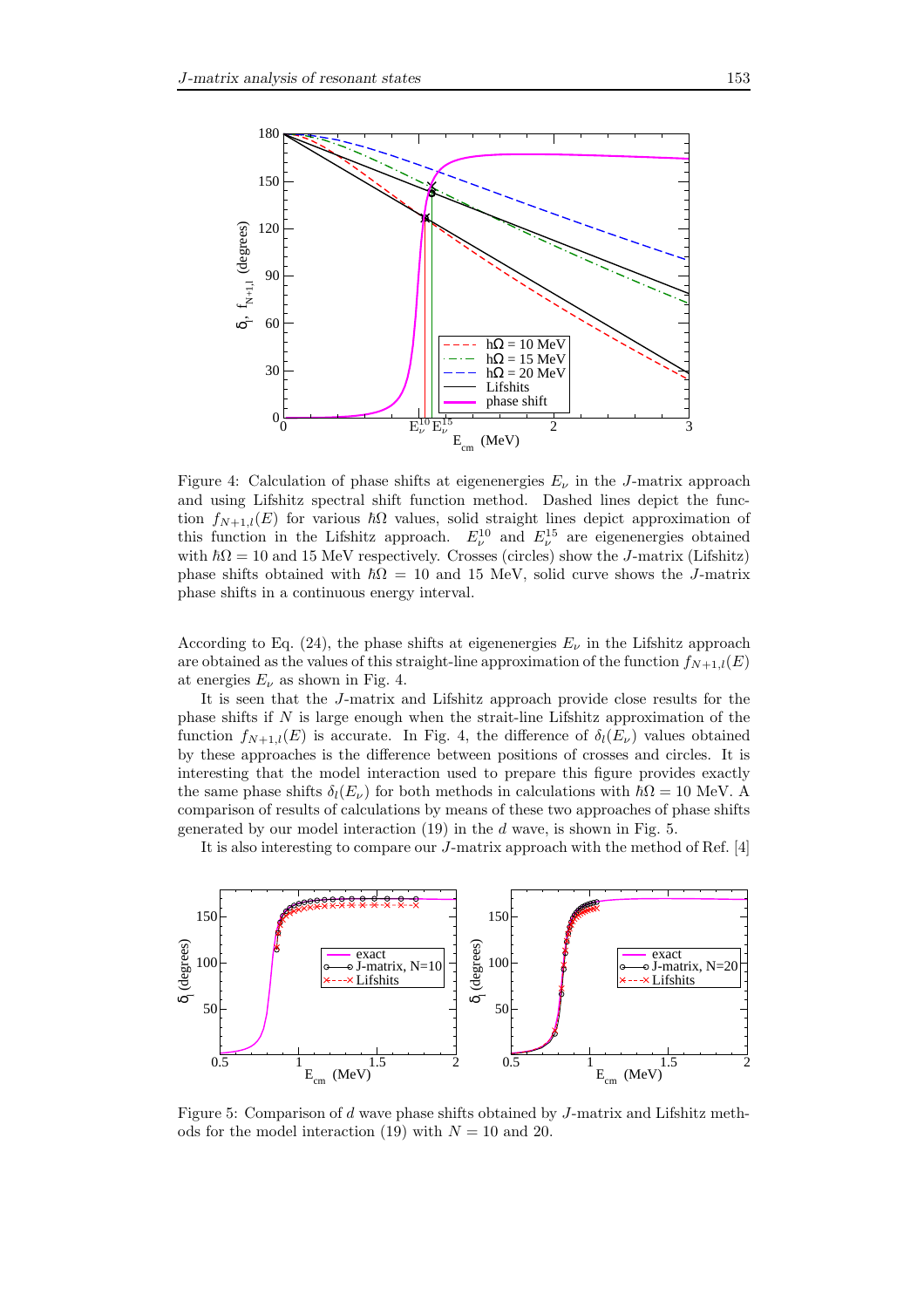where the phase shifts at the eigenenergies of the Hamiltonian  $H^N$  truncated in the oscillator basis was suggested to obtain through the following equation:

$$
\tan \delta_l(E_\nu) = \frac{j_l(k_\nu L_i)}{n_l(k_\nu L_i)}.\tag{26}
$$

Here  $j_l(x)$  and  $n_l(x)$  are spherical Bessel and Neumann functions, momentum  $k_{\nu}$  =  $\sqrt{2mE_{\nu}/\hbar^2}$ , and for low momenta

$$
L_i = \sqrt{2(2N + l + 3/2 + i)} r_0,
$$
\n(27)

$$
r_0 = \sqrt{\frac{\hbar}{m\Omega}}.\tag{28}
$$

The parameter  $L_i$  was involved in Ref. [4] in the study of convergence properties of bound states of the Hamiltonian  $H^N$ , and the best fit of convergence behavior resulted in  $i = 2$ .

Equation (26) can be easily obtained from our *J*-matrix formula (21) in the limit of large N. Asymptotics of functions  $S_{nl}(E)$  and  $C_{nl}(E)$  were studied in detail in Ref. [18]. In the limit of large n, more precisely, for  $n \gg q$ , the functions (9) and (10) are well approximated by spherical Bessel and Neumann functions [18, 15]:

$$
S_{nl}(E) \approx 2kr_0(n + l/2 + 3/4)^{\frac{1}{4}} j_l \left( 2kr_0\sqrt{n + l/2 + 3/4} \right),\tag{29}
$$

$$
C_{nl}(E) \approx -2kr_0(n + l/2 + 3/4)^{\frac{1}{4}} n_l \left(2kr_0\sqrt{n + l/2 + 3/4}\right).
$$
 (30)

Substituting  $S_{nl}(E)$  and  $C_{nl}(E)$  in Eq. (21) by their asymptotics (29) and (30), we immediately obtain Eq. (26). The value of  $i = 2$  for the parameter  $L_i$  unambiguously follows from the fact that  $S_{nl}(E)$  and  $C_{nl}(E)$  appear in Eq. (21) with  $n = N + 1$ .

It is easy to conclude from Fig. 3 that eigenvalues  $E_{\nu}$  lying in the vicinity of the resonance where the phase shift is rapidly increasing, should change only slightly when the value of  $\hbar\Omega$  is changed and hence the derivative  $\frac{dE_{\nu}}{\hbar d\Omega}$  should be small and positive. A wider resonance is associated with a less rapid increase of  $\delta_l$  and a larger value of the derivative  $\frac{dE_{\nu}}{h d\Omega}$ . One should be however accurate with making conclusions about the relative widths of resonances based on comparison of values of derivatives  $\frac{dE_{\nu}}{\hbar d\Omega}$  of respective eigenvalues  $E_{\nu}$ . First, the slope of the function  $f_{N+1,l}(E)$  decreases with energy E and hence the derivatives  $\frac{dE_{\nu}}{h d \Omega}$  are different for the resonances of the same width but of different energy. Next, the slope of  $f_{N+1,l}(E)$  depends also on the orbital momentum l and hence the derivatives  $\frac{dE_{\nu}}{h d \Omega}$  are different for the resonances of the same width and energy but of different l. It is also important to get the eigenvalue  $E_{\nu}$  in the vicinity of the resonance: the derivative  $\frac{dE_{\nu}}{\hbar d\Omega}$  decreases when the eigenvalue  $E_{\nu}$  is shifted to the edge of the resonance region where the slope of  $\delta_l(E)$  decreases;  $\frac{dE_\nu}{\hbar d\Omega}$ gets even larger values in the non-resonant region.

Which eigenvalues  $E_{\nu}$  are associated with a resonance and which are not? It is important to find a condition able to distinguish these eigenvalues. The phase shift  $\delta_l(E)$  is increasing and hence the derivative  $d\delta_l/dE$  is positive in the resonance region. We need to find an expression for  $\delta_l(E)$  at the energies  $E = E_\nu$ . Using Eqs. (9) and (10) and expressions for the derivatives of Laguerre polynomials and confluent hypergeometric function [19], we obtain:

$$
\frac{dS_{nl}(E)}{dE} = \left(\frac{n + l/2 + 1/2}{E} - \frac{1}{\hbar\Omega}\right)S_{nl}(E) - \frac{\sqrt{n(n + l + 1/2)}}{E}S_{n-1,l}(E),\tag{31}
$$

$$
\frac{dC_{nl}(E)}{dE} = \left(\frac{n + l/2 + 1/2}{E} - \frac{1}{\hbar\Omega}\right)C_{nl}(E) - \frac{\sqrt{n(n + l + 1/2)}}{E}C_{n-1,l}(E). \tag{32}
$$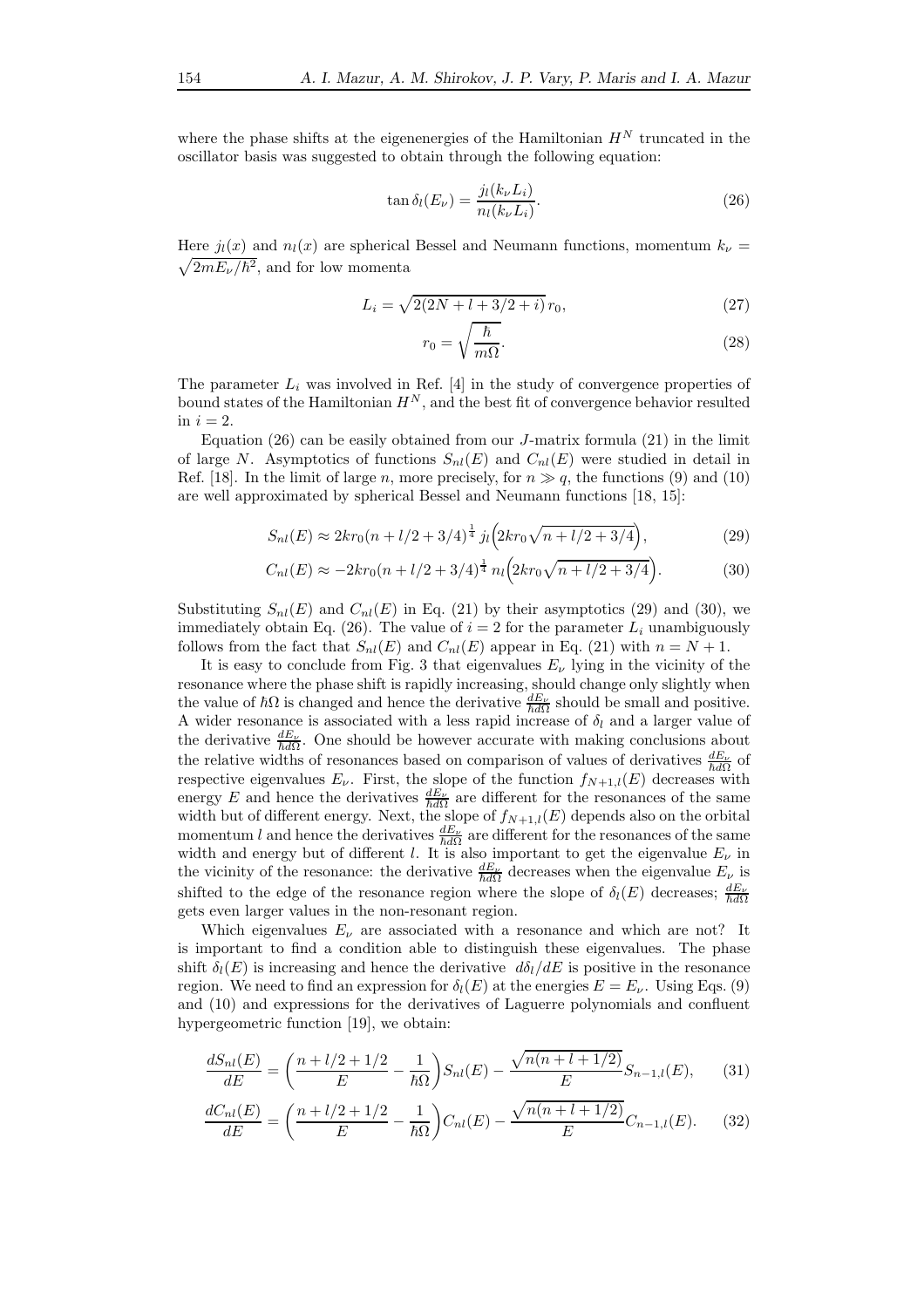We note that  $S_{nl}(E)$  and  $C_{nl}(E)$  are two independent solutions of the second order finite-difference equation (7), and the Casorati determinant of these solutions,

$$
\mathcal{K}_n(C, S) \equiv C_{n+1,l}(E) \, S_{n,l}(E) - C_{n,l}(E) \, S_{n+1,l}(E),\tag{33}
$$

which plays the same role in the theory of linear difference equations as Wronskian in the theory of linear differential equations, differs from zero:

$$
T_{n,n+1}^l \mathcal{K}_n(C, S) = \frac{q}{2} \hbar \Omega.
$$
 (34)

Using Eqs.  $(16)$ ,  $(31)–(34)$  we obtain

$$
\frac{d\,\delta_l(E)}{dE}\bigg|_{E=E_{\nu}} = \frac{q_{\nu}}{\hbar\Omega} \cdot \frac{1}{S_{N+1,l}^2(E_{\nu}) + C_{N+1,l}^2(E_{\nu})} \times \left[\frac{2}{\langle N|\nu\rangle^2(N+1)(N+l+3/2)} - \frac{2}{q_{\nu}^2}\right], \quad (35)
$$

where  $q_{\nu} \equiv \sqrt{2E_{\nu}/\hbar\Omega}$ . Expression (35) involves not only the eigenvalue  $E_{\nu}$  but also the last component of the eigenvector  $\langle N|\nu\rangle$ . We would like to eliminate  $\langle N|\nu\rangle$  in the expression for the derivative  $\frac{d \delta_l(E)}{dE}$  at  $E = E_{\nu}$ .

The phase shift  $\delta_l$  at  $E = E_{\nu}$  in our approach is expressed through the function  $f_{N+1,l}$  defined by Eq. (23). The function  $f_{N+1,l}$  depends on the eigenenergy  $E_{\nu}$ and the oscillator basis parameter  $\hbar\Omega$ ,  $f_{N+1,l} = f_{N+1,l}(E_{\nu}, \hbar\Omega)$ . We recall that the value of  $E_{\nu}$  depends on  $\hbar\Omega$ . Suppose that eigenvalue  $E'_{\nu}$  is close enough to  $E_{\nu}$  and the respective  $\hbar\Omega'$  is close enough to  $\hbar\Omega$ . In this case, we have:

$$
f_{N+1,l}(E'_{\nu},\hbar\Omega') \simeq f_{N+1,l}(E_{\nu},\hbar\Omega) + \frac{\partial f_{N+1,l}}{\partial E}(E'_{\nu} - E_{\nu}) + \frac{\partial f_{N+1,l}}{\partial \hbar\Omega}(\hbar\Omega' - \hbar\Omega). \tag{36}
$$

The phase shift  $\delta_l(E)$  depends only on the energy E and should not depend on  $\hbar\Omega$ . Therefore

$$
\delta_l(E'_{\nu}) \simeq \delta_l(E_{\nu}) + \frac{d\delta_l}{dE}(E'_{\nu} - E_{\nu}).
$$
\n(37)

The partial derivatives  $\frac{\partial f_{N+1,l}}{\partial E}$  and  $\frac{\partial f_{N+1,l}}{\partial E}$  entering Eq. (36) can be calculated using Eqs.  $(23)$ ,  $(9)$  and  $(10)$ , and then from Eqs.  $(35)-(37)$  we obtain

$$
\frac{dE_{\nu}}{dh\Omega} \simeq \frac{(E_{\nu}^{\prime} - E_{\nu})}{(h\Omega^{\prime} - h\Omega)} \simeq \frac{1}{2} \langle N|\nu\rangle^{2} (N+1)(N+l+3/2). \tag{38}
$$

Using Eq. (38), we rewrite the expression (35) as

$$
\left. \frac{d\,\delta_l(E)}{dE} \right|_{E=E_\nu} \simeq \frac{q_\nu}{\hbar \Omega} \cdot \frac{1}{S_{N+1,l}^2(E_\nu) + C_{N+1,l}^2(E_\nu)} \left( \frac{1}{dE_\nu/d\hbar \Omega} - \frac{\hbar \Omega}{E_\nu} \right). \tag{39}
$$

Since the phase shift derivative  $\frac{d\delta_l(E)}{dE} > 0$  in the vicinity of resonance, it follows from Eq. (39) that

$$
\frac{E_{\nu}}{\hbar\Omega} > \frac{dE_{\nu}}{d\hbar\Omega} > 0
$$
\n(40)

in the resonance region. If this inequality is not fulfilled, the eigenvalue  $E_{\nu}$  corresponds to a non-resonant phase shift behavior.

One should be careful with using condition (40) for determining which of the Hamiltonian eigenstates obtained in a variational calculation with oscillator basis can be associated with a resonance. In such variational calculations, in the nuclear shell model in particular, each of the obtained eigenenergies usually decreases with  $\hbar\Omega$  at small enough  $\hbar\Omega$  values, gets a variational minimum at some  $\hbar\Omega = \hbar\Omega_0$  and starts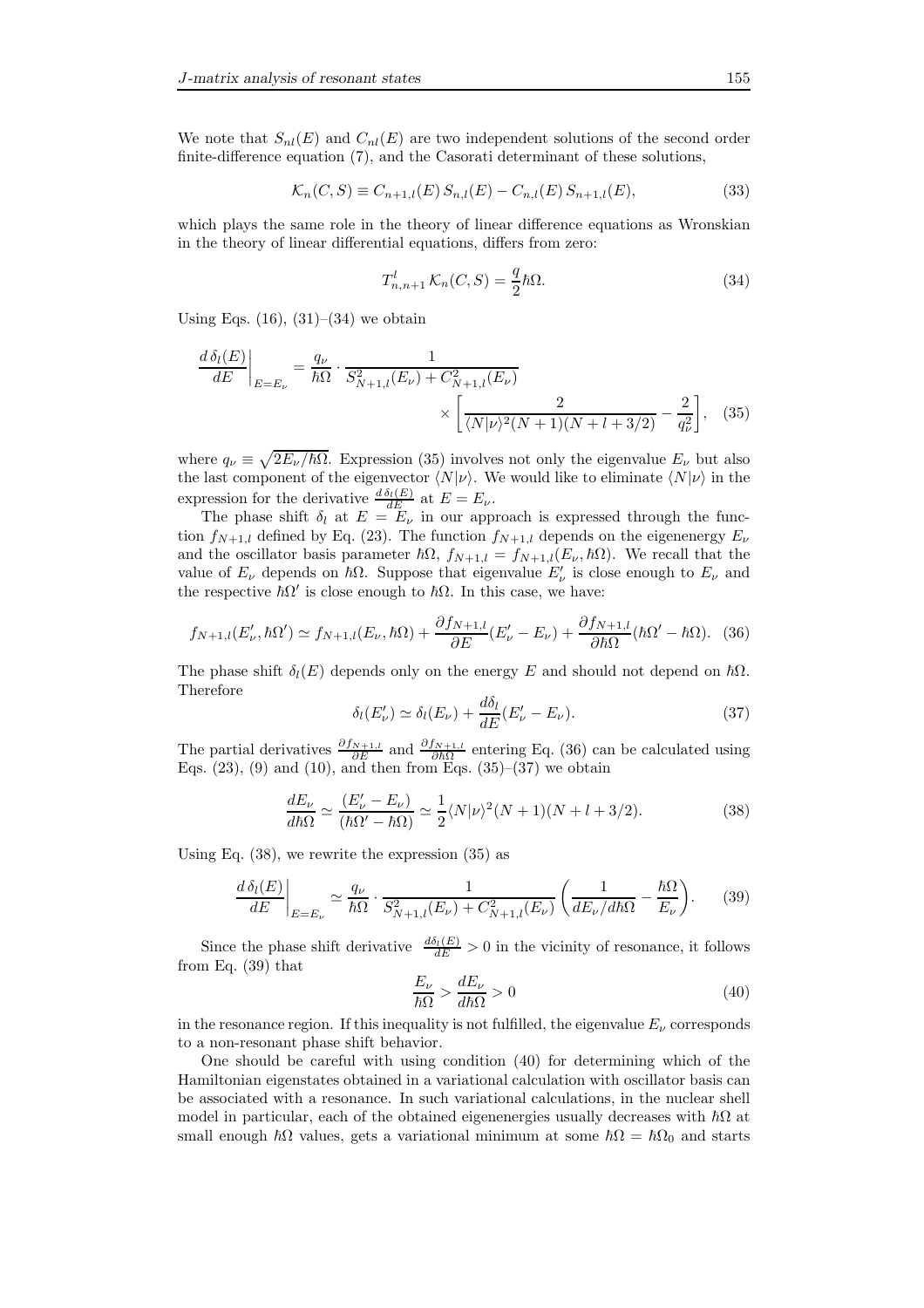increasing after this minimum. One should use only the increasing part of the function  $E_{\nu}(\hbar\Omega)$  corresponding to  $\hbar\Omega > \hbar\Omega_0$  for the analysis by means of inequality (40). The eigenvalues obtained at small  $\hbar\Omega < \hbar\Omega_0$  before the minimum of  $E_\nu(\hbar\Omega)$  may need strong so-called ultraviolet corrections [2, 3, 4] and thus lie outside ARJP. The  $\hbar\Omega$ regions corresponding to large negative  $\frac{dE_{\nu}}{dh\Omega}$  cause the unphysical 'backbending' energy dependence of phase shift shown in the left panel of Fig. 2. Note also that in many-body calculations the energies  $E_{\nu}(\hbar\Omega)$  should be calculated relative to the respective threshold. For example, in case of resonance associated with neutron scattered by nucleus <sup>A</sup>Z, one should calculate the ground state energy  $E_0^A(\hbar\Omega)$  and the energy  $E_{\nu}^{A+1}(\hbar\Omega)$  of the state of interest in the nucleus  $^{A+1}Z$  with respective oscillator quanta of excitations to obtain  $E_{\nu}(\hbar\Omega)$  as

$$
E_{\nu}(\hbar\Omega) = E_{\nu}^{A+1}(\hbar\Omega) - E_0^A(\hbar\Omega). \tag{41}
$$

## 4 Breit–Wigner resonance

In a variational calculation with the oscillator basis with some truncation boundary N we obtain the energy  $E_{\nu}$  of state  $\nu$  as a function of oscillator parameter  $\hbar\Omega$ ,  $E_{\nu}$  =  $E_{\nu}(\hbar\Omega)$ . As was shown above, using the function  $E_{\nu}(\hbar\Omega)$ , we can calculate the phase shifts  $\delta_l(E)$  in some energy interval  $[E_\nu(\hbar\Omega_1), E_\nu(\hbar\Omega_2)]$  where both  $\hbar\Omega_1$  and  $\hbar\Omega_2$  are within ARJP. Generally the interval  $[E_{\nu}(\hbar\Omega_1), E_{\nu}(\hbar\Omega_2)]$  shifts down in energy and increases with  $N$ . If this energy interval includes a large enough slice of energy in the vicinity of some resonance, we can extract the resonance energy and width.

The phase shifts in the vicinity of resonance are conventionally described by the Breit–Wigner resonance formula [20],

$$
\delta_l(E) = \arctan\left(\frac{\Gamma/2}{E_r - E}\right) - \phi_l,\tag{42}
$$

where  $E_r$  and  $\Gamma$  are resonance energy and width respectively. The background phase  $\phi_l$  is supposed to change only slightly in the resonance region, i.e., we can suppose  $\phi_l = const$  in the vicinity of the resonance to obtain

$$
\frac{d\delta_l}{dE} = \frac{\Gamma/2}{(E_r - E)^2 + (\Gamma/2)^2}.\tag{43}
$$

The phase shift derivative  $\frac{d\delta_l}{dE}$  gets its maximum at  $E = E_r$ . This maximal value of  $\frac{d\delta_l}{dE}$  is related to the resonance width  $\Gamma$ :

$$
\Gamma = 2 \left( \frac{d\delta_l}{dE} \right)^{-1} \Big|_{E=E_r} . \tag{44}
$$

Combining Eqs. (39) and (43), we obtain

$$
\frac{\Gamma/2}{(E_r - E_\nu)^2 + (\Gamma/2)^2} = \frac{q_\nu}{\hbar \Omega} \cdot \frac{1}{S_{N+1,l}^2(E_\nu) + C_{N+1,l}^2(E_\nu)} \left(\frac{1}{dE_\nu/d\hbar \Omega} - \frac{\hbar \Omega}{E_\nu}\right).
$$
 (45)

This equation can be used directly for getting resonance parameters  $E_r$  and  $\Gamma$  from the fit to RHS of Eq. (45) where the function  $E_{\nu}(\hbar\Omega)$  is obtained in variational calculations with oscillator basis with  $\hbar\Omega$  values from ARJP. Having  $E_r$  and  $\Gamma$  one can easily obtain the background phase  $\phi_l$  from Eq. (42) if some of the eigenenergies  $E_\nu(h\Omega)$  lie outside the resonance region.

We show in Fig. 6 the phase shifts supported by our model interaction  $(19)$  in the vicinities of resonances in  $s$  and  $d$  waves and their approximation in the vicinities of resonances by the Breit–Wigner formula (42) with parameters fitted using Eq. (45).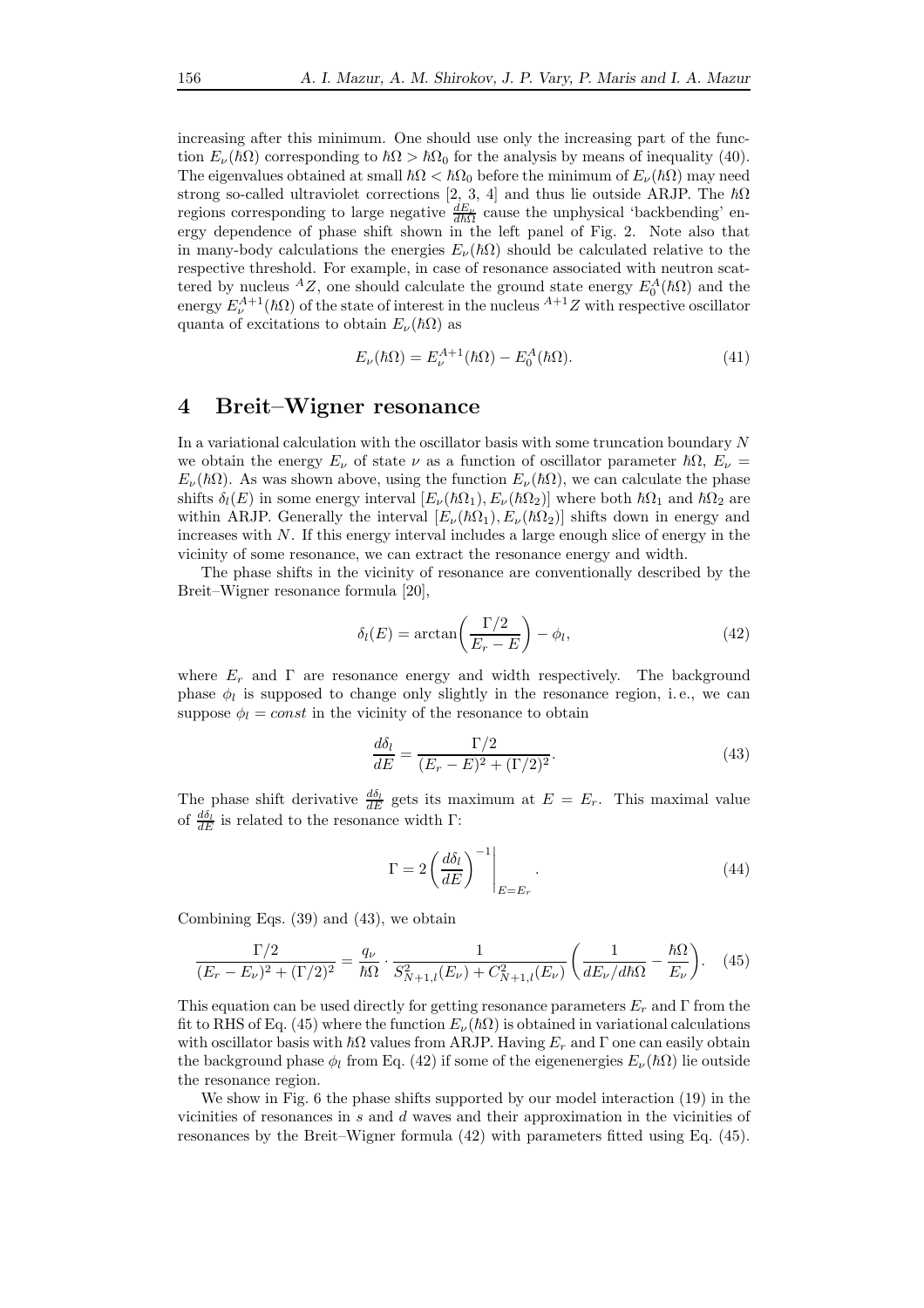

Figure 6: Phase shifts in the vicinity of resonances in  $d$  (left) and  $s$  (right) waves, resonance description by the Breit–Wigner formula with parameters  $E_r$  and  $\Gamma$  obtained by the fit using Eq. (45) and phase shifts used in this fit obtained by our approach [Eq. (21)] at eigenenergies  $E_{\nu}(\hbar\Omega)$  calculated with various  $\hbar\Omega$  values and truncations  $N = 10$ , 20 and 30. Filled symbols are the phase shifts obtained with the lowest eigenstates  $E_0(\hbar\Omega)$ , open symbols are the phase shifts obtained with the first excited eigenstates  $E_1(\hbar\Omega)$ .

The phase shifts at eigenenergies  $E_{\nu}(\hbar\Omega)$  used in this fit are obtained with Hamiltonian truncations  $N = 10$ , 20 and 30 and are also depicted in Fig. 6. In the case of s wave, the lowest eigenstates  $E_0(\hbar\Omega)$  lie below the resonant region, and we use the first excited states  $E_1(\hbar\Omega)$  for the resonance parameter fit (the respective phase shifts are shown in Fig. 6 by open symbols). The Breit–Wigner formula is seen to nicely reproduce the phase shifts in the resonance region. The Breit–Wigner parameters obtained by the fit are:  $E_r = 0.8315 \text{ MeV}, \Gamma = 0.0602 \text{ MeV}$  and  $\phi_l = 5^\circ$  in the d wave and  $E_r = 3.405$  MeV,  $\Gamma = 0.230$  MeV and  $\phi_l = 76^\circ$  in the s wave. The fitted values of the resonance energies  $E_r$  and widths Γ reproduce with high precision the exact values given in Table 1.

The highly accurate description of the resonance parameters become possible because we use large enough truncation boundaries in calculations. It is also important to use a 'global' fit to a large enough set of eigenvalues  $E_{\nu}(\hbar\Omega)$  covering the whole resonance region as the sets shown in Fig. 6. If we have restrictions in the size of the Hamiltonian, i. e., the values of N are not large enough, or the eigenvalues  $E_{\nu}(\hbar\Omega)$ are available only at the edge of the resonance region, the quality of the fit is reduced.

We illustrate this statement by Fig. 7 where we demonstrate the results obtained with model interaction (19) with various truncations of the Hamiltonian. All results shown in this figure are obtained with eigenvalues  $E_{\nu}(\hbar\Omega)$  fitting inequality (40) which are shown in the upper panels. The middle and lower panels demonstrate 'local' fits of resonance energies  $E_r$  and widths Γ, i. e., the fits utilizing only three neighboring eigenvalues  $E_{\nu}(\hbar\Omega_{i-1}), E_{\nu}(\hbar\Omega_i)$  and  $E_{\nu}(\hbar\Omega_{i+1})$  obtained with the same truncation N. We see that in the interval of  $\hbar\Omega$  values where the eigenstates  $E_{\nu}(\hbar\Omega)$ lie in the resonance region, the locally fitted resonance energies  $E_r$  and widths Γ form plateaus well reproducing the exact values. These plateaus are wider for larger N and for the lowest eigenstates  $E_0(\hbar\Omega)$  than for excited eigenstates  $E_1(\hbar\Omega)$ . The plateaus for resonance energies  $E_r$  seem to be wider than for widths Γ; note however very different scales in the middle and lower panels. In the case of the s wave, the plateau for  $E_r$  is obtained even with a very small Hamiltonian truncated at  $N = 5$ . Note that a zigzag in  $E_r$  at  $\hbar\Omega < 25$  MeV is due to the fact that these  $\hbar\Omega$  values are outside ARJP for  $N = 5$ .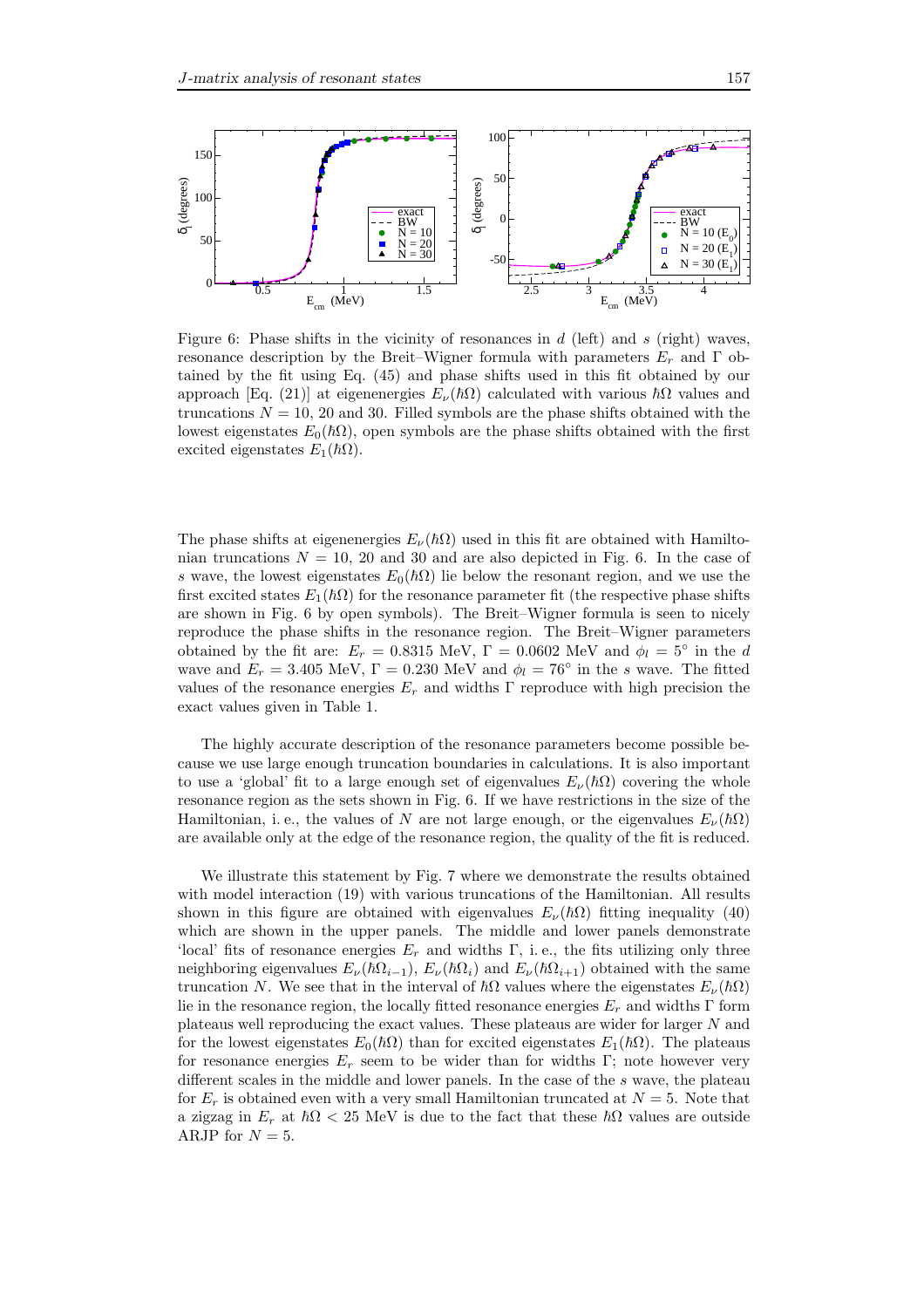

Figure 7: Eigenenergies  $E_{\nu}$  (a, d) as functions of  $\hbar\Omega$ , resonance energies  $E_r$  (b, e) and widths  $\Gamma$  (c, f) obtained in 'local' fits (see text) with various truncations N for the d (left) and s (right) wave resonances. Solid lines depicts exact values of  $E_r$  and  $\Gamma$ , shaded areas in panels a and d show the resonance region. Filled symbols are the results for the lowest eigenstates  $E_0(\hbar\Omega)$  while open symbols are the results for the first excited eigenstates  $E_1(\hbar\Omega)$ .

# 5 Analysis of resonant states in <sup>5</sup>He nucleus based on NCSM calculations

The suggested approach to extracting the resonance energy and width can be applied to any variational calculation with oscillator basis generating a set of eigenvalues  $E_{\nu}(\hbar\Omega)$  forming a function of the oscillator basis spacing  $\hbar\Omega$ . As an example, we perform calculations of <sup>5</sup>He within NCSM [21] and analyze unbound states  $3/2^-$  and  $1/2^-$  in this nucleus. These states are observed as wide resonances in neutron scattering by  $\alpha$ -particles; the 3/2<sup>-</sup> resonance has an energy  $E_r =$ 0.80 MeV and width  $\Gamma = 0.65$  MeV while the resonance parameters of the  $1/2^-$  state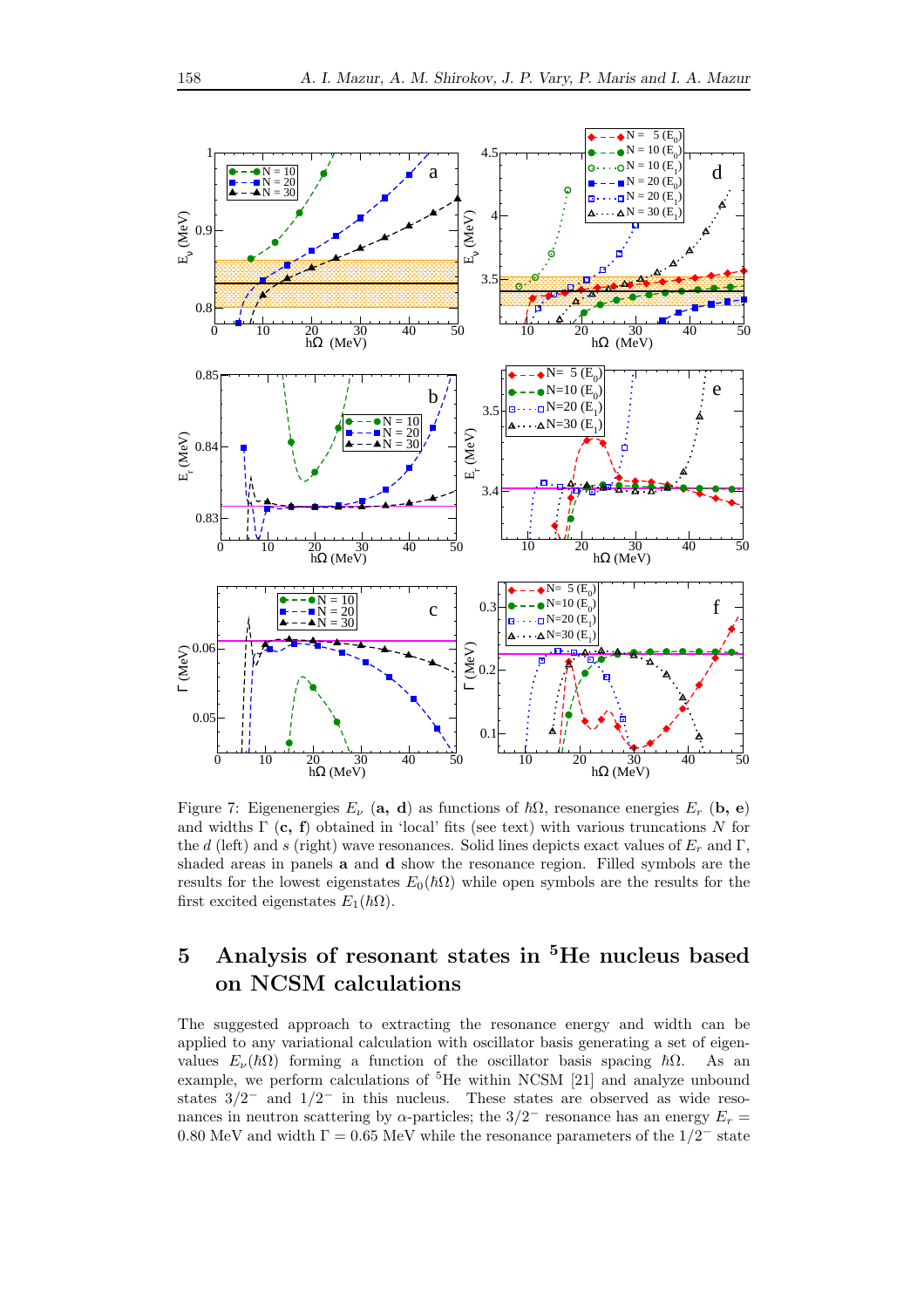

Figure 8: Energies  $E_0(\hbar\Omega)$  of  $n\alpha$  relative motion associated with  $3/2^-$  (left) and  $1/2^-$ (right) resonance states in <sup>5</sup>He obtained in NCSM calculations of <sup>5</sup>He and <sup>4</sup>He nuclei with various  $N_{\text{max}}$  truncations using JISP16 NN interaction. Filed (open) symbols depict eigenstates which fit (do not fit) inequality (40).

are  $E_r = 2.07$  MeV and  $\Gamma = 5.57$  MeV [22]. We use the JISP16 NN interaction [23] in our NCSM calculations. It is interesting to note that JISP16 and earlier versions of this type of NN interaction, ISTP [24] and JISP6 [25], arise from an application of J-matrix formalism to an inverse scattering treatment of the NN phase shift data.

A very important parameter of NCSM calculations is  $N_{\text{max}}$ , maximal quanta of oscillator excitations included in the NCSM many-body basis space. It is easy to conclude that relation between the NCSM basis truncation  $N_{\text{max}}$  and the J-matrix truncation N associated with the principal quantum number of  $n\alpha$  relative motion oscillator functions is  $N_{max} = 2N$  in case of  $3/2^-$  and  $1/2^-$  states in <sup>5</sup>He.

The  $3/2^-$  and  $1/2^-$  resonances in <sup>5</sup>He are associated with the lowest eigenstates of respective spin-parity  $\mathcal{E}_{N_{\text{max}}}^{(5\text{He},J^{\pi})}$  $N_{\text{max}}^{(\text{He},J^{n})}(\hbar\Omega)$  obtained in the NCSM calculations. Note however that we need for the analysis of resonance energy and width the energy  $E_0(\hbar\Omega)$ of n $\alpha$  relative motion, i.e., the energy relative to the n $\alpha$  threshold given by Eq. (41) which in our case reads

$$
E_0(\hbar\Omega) = \mathcal{E}_{N_{\text{max}}}^{(^{5}\text{He},J^{\pi})}(\hbar\Omega) - \mathcal{E}_{N_{\text{max}}}^{(^{4}\text{He},gs)}(\hbar\Omega),\tag{46}
$$

where  $\mathcal{E}_{N_{\text{max}}}^{(^{4}\text{He},gs)}$  $N_{\text{max}}^{(\text{H} \text{H} \text{e},gs)}(\hbar\Omega)$  is the <sup>4</sup>He ground state energy obtained in NCSM with the same  $N_{\text{max}}$  and  $\hbar\Omega$ . The plots of energies  $E_0(\hbar\Omega)$  obtained with various NCSM truncations  $N_{\text{max}}$  are shown in Fig. 8. Note, some of n $\alpha$  eigenstates  $E_0(\hbar\Omega)$  do not fit inequalities (40) and cannot be used for calculations of resonance energy  $E_r$  and width  $\Gamma$  (they are shown by open symbols in Fig. 8).

We use only eigenstates  $E_0(\hbar\Omega)$  to calculate phase shifts shown in Fig. 9. The borders of ARJP are unknown. We see that some phase shifts values obtained with different  $N_{\text{max}}$  truncations are in good correspondence and lie on the same curve. However we see that phase shifts calculated using few lowest eigenstates  $E_0(\hbar\Omega)$ available for a given small enough basis spaces, i. e., basis spaces characterized by small enough  $N_{\text{max}}$  values, deviate essentially from the common curve. These smallest eigenstates correspond to lowest  $\hbar\Omega$  values which evidently are outside the ARJP. The deviation from the common curve decreases as  $N_{\text{max}}$  increases. We should use for the calculation of Breit–Wigner parameters  $E_r$  and  $\Gamma$  only eigenstates  $E_0(\hbar\Omega)$ providing the phase shifts forming the common phase shift curve and fitting inequalities (40), i. e., lying in the resonance region. As a result, we obtain  $E_r = 1.41$  MeV and  $\Gamma = 0.24$  MeV for the 3/2<sup>-</sup> resonance and  $E_r = 2.55$  MeV and  $\Gamma = 0.91$  MeV for the 1/2<sup>−</sup> resonance. The respective Breit–Wigner phase shifts are also shown in Fig. 9.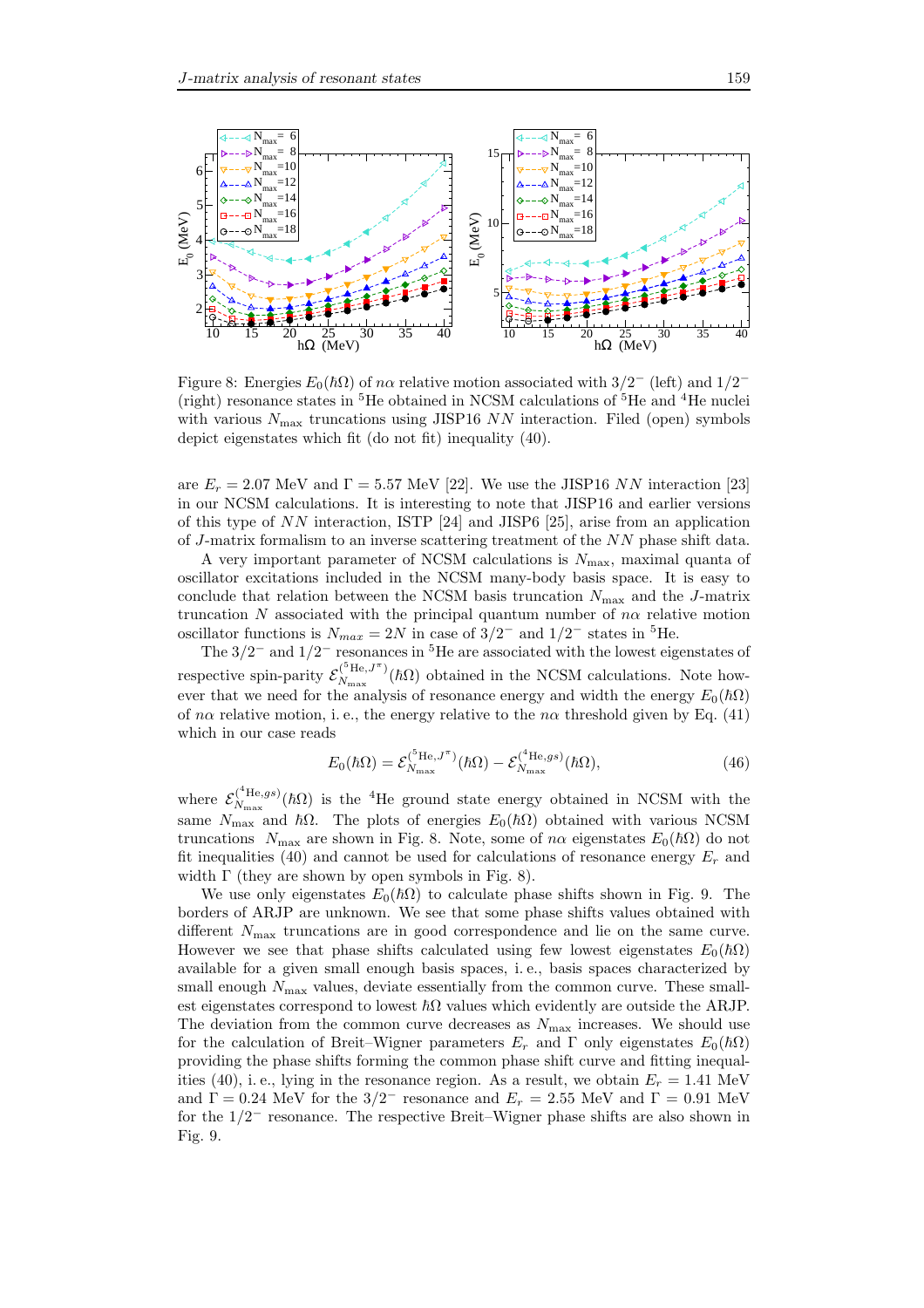

Figure 9:  $n\alpha$  phase shifts in  $3/2^-$  (left) and  $1/2^-$  (right) states obtained by means of Eq. (21) using eigenstates  $E_0(\hbar\Omega)$  depicted in Fig. 8 and Breit–Wigner phase shifts (42) calculated with  $E_r$  and  $\Gamma$  obtained by the fit. Filed (open) symbols correspond to eigenstates fitting (not fitting) inequality (40). Experimental data are taken from Ref. [26].

Our calculation overestimates resonance energies  $E_r$  and underestimates resonance widths  $\Gamma$  for both  $3/2^-$  and  $1/2^-$  resonances. This is clear from comparison with their experimental values ( $E_r = 0.80$  MeV and  $\Gamma = 0.65$  MeV for the  $3/2^-$  resonance and  $E_r = 2.07$  MeV and  $\Gamma = 5.57$  MeV for the  $1/2^-$  resonance) and from comparison of our phase shifts with experimental data of Ref. [26] shown in Fig. 9. The JISP16 interaction sifts the  ${}^{5}$ He resonance states up in energy by about 0.5 MeV as compared to experiment. We note that the JISP16 interaction causes also underbinding of both  ${}^{6}$ Li and  ${}^{6}$ He nuclei by approximately 0.5 MeV [1]. This seems to be a drawback of the JISP16 interaction in description of nuclei at the beginning of  $p$ -shell which can be hopefully eliminated in future versions of this interaction by a more careful fit to experimental data which can include information about resonant states.

## 6 Conclusions

We formulated a simple method of accurate calculation of phase shifts which uses only eigenenergies  $E_{\nu}$  obtained by diagonalization of the Hamiltonian in the oscillator basis and their dependence on the oscillator basis parameter  $~\hbar\Omega$ . We analyze the relation of the suggested approach to other methods available in the literature. The method is illustrated by calculations of two-body scattering with model Woods–Saxon potentials.

Next we use this method to formulate an approach for calculating resonance energies and widths which can be applied to the analysis of results for energies above open thresholds obtained in any variational calculation with the oscillator basis, in the nuclear shell model in particular. We illustrate the accuracy of analysis of resonant parameters in calculations with model Woods–Saxon potentials and apply the suggested approach to calculation of resonances in  $n\alpha$  scattering in NCSM with the JISP16 NN interaction.

The work was supported in part by the Ministry of Education and Science of Russian Federation through contract No 14.V37.21.1297 and by the US Department of Energy under Grant Nos. DE-FG02-87ER40371 and DESC0008485 (SciDAC-3/NUCLEI). This work was also supported in part by the National Science Foundation under Grant No PHY-0904782. A portion of the computational resources were pro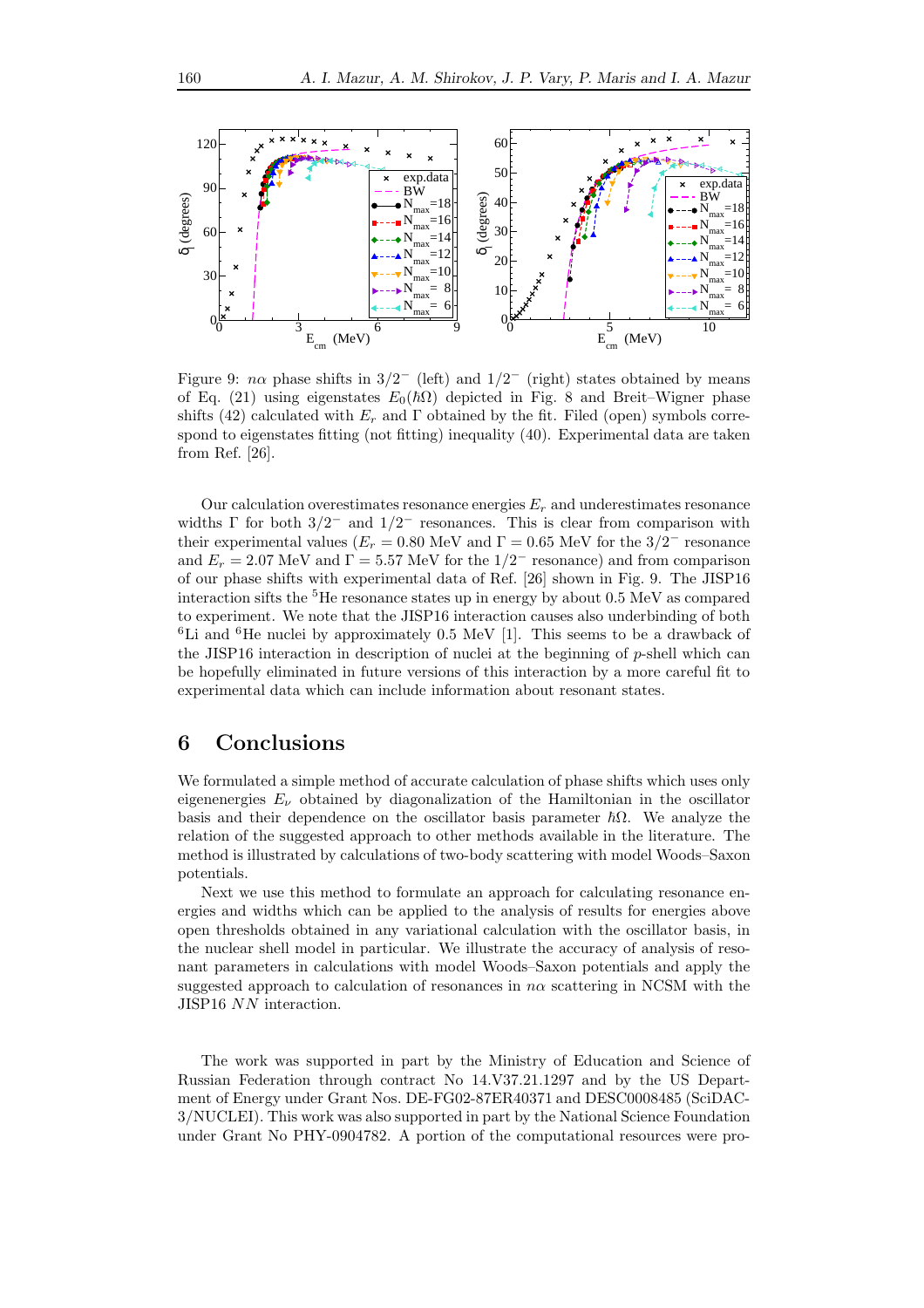vided by the National Energy Research Scientific Computing Center (NERSC), which is supported by the DOE Office of Science. AMS is also supported by the American Physical Society through the International Travel Grant Award Program.

#### References

- [1] P. Maris, J. P. Vary and A. M. Shirokov, Phys. Rev. C **79**, 014308 (2009).
- [2] S. A. Coon, M. I. Avetian, M. K. G. Kruse, U. van Kolck, P. Maris and J. P. Vary, Phys. Rev. C 86, 054002 (2012).
- [3] R. J. Furnstahl, G. Hagen, and T. Papenbrock, Phys. Rev. C  $86$ ,  $031301(R)$ (2012).
- [4] S. N. More, A. Ekström, R. J. Furnstahl, G. Hagen and T. Papenbrock, Phys. Rev. C 87, 044326 (2013).
- [5] A. M. Shirokov, A. I. Mazur, J. P. Vary and E. A. Mazur, Phys. Rev. C 79, 014610 (2009); A. M. Shirokov, A. I. Mazur, E. A. Mazur and J. P. Vary, Appl. Math. Inf. Sci. 3, 245 (2009).
- [6] G. Papadimitriou, J. Rotureau, N. Michel, M. P loszajczak and B. R. Barrett, Phys. Rev. C 88, 044318 (2013).
- [7] G. Hupin, J. Langhammer, P. Navrátil, S. Quaglioni, A. Calci and R. Roth, arXiv:1308.2700 [nucl-th]  $(2013)$ ; S. Quaglioni, P. Navrátil, G. Hupin, J. Langhammer, C. Romero-Redondo and R. Roth, arXiv:1210.2020 [nucl-th] (2013).
- [8] E. J. Heller and H. A. Yamany, Phys. Rev. A 9, 1201 (1974); ibid. 1209 (1974).
- [9] H. A. Yamany and L. Fishman. J. Math. Phys. 16, 410 (1975).
- [10] G. F. Filippov and I. P. Okhrimenko, Yad. Fiz. 32, 932 (1980) [Sov. J. Nucl. Phys. 32, 480 (1980)]; G. F. Filippov, Yad. Fiz. 33, 928 (1981) [Sov. J. Nucl. Phys. 33, 488 (1981)].
- [11] Yu. F. Smirnov and Yu. I. Nechaev, Kinam 4, 445 (1982); Yu. I. Nechaev and Yu. F. Smirnov, Yad. Fiz. 35, 1385 (1982) [Sov. J. Nucl. Phys. 35, 808 (1982)].
- [12] V. A. Knyr, A. I. Mazur and Yu. F. Smirnov, Yad. Fiz. 52, 754 (1990) [Sov. J. Nucl. Phys. 52, 483 (1990)]; Yad. Fiz. 54, 1518 (1991) [Sov. J. Nucl. Phys. 54, 927 (1991)]; Yad. Fiz. 56(10), 72 (1993) [Phys. At. Nucl. 56, 1342 (1993)]; A. I. Mazur and S. A. Zaytsev, Yad. Fiz. 62, 656 (1999) [Phys. At. Nucl. 62, 608 (1999)].
- [13] V. I. Kukulin, V. N. Pomerantsev and O. A. Rubtsova, JETP Lett. 90, 402 (2009); O. A. Rubtsova, V. I. Kukulin, V. N. Pomerantsev and A. Faessler, Phys. Rev. C 81, 064003 (2010).
- [14] I. M. Lifshitz, Zh. Eksp. Teor. Fiz. 17, 1017 (1947) (in Russian); ibid. 17, 1076 (1947) (in Russian); Usp. Mat. Nauk 7, 171 (1952) (in Russian).
- [15] J. M. Bang, A. I. Mazur, A. M. Shirokov, Yu. F. Smirnov and S. A. Zaytsev, Ann. Phys. (NY) 280, 299 (2000).
- [16] A. M. Shirokov, A. I. Mazur, S. A. Zaytsev, J. P. Vary and T. A. Weber, Phys. Rev. C 70, 044005 (2004).
- [17] J. Revai, M. Sotona and J. Žofka, J. Phys. G  $11$ , 745 (1985).